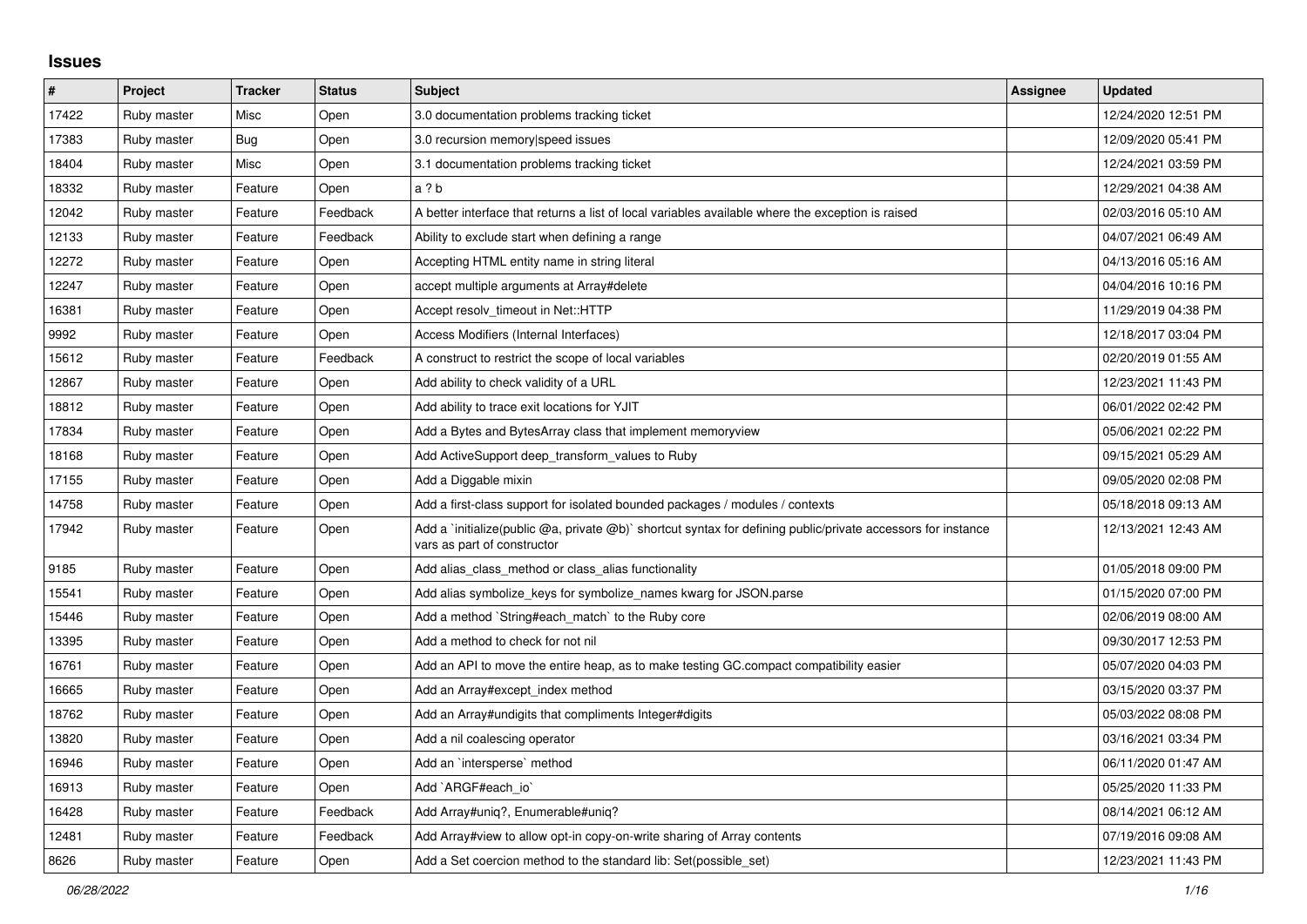| $\vert$ # | Project     | <b>Tracker</b> | <b>Status</b> | Subject                                                                              | Assignee | <b>Updated</b>      |
|-----------|-------------|----------------|---------------|--------------------------------------------------------------------------------------|----------|---------------------|
| 18004     | Ruby master | Feature        | Open          | Add Async to the stdlib                                                              |          | 11/26/2021 06:01 AM |
| 16244     | Ruby master | Feature        | Open          | Add a Time#before? and Time#after? method                                            |          | 12/15/2019 12:59 AM |
| 18228     | Ruby master | Feature        | Open          | Add a 'timeout' option to 'IO.copy_stream'                                           |          | 10/01/2021 05:10 AM |
| 18594     | Ruby master | Feature        | Open          | Add a #to_h method on URI::Generic                                                   |          | 03/31/2022 01:18 PM |
| 12455     | Ruby master | Feature        | Open          | Add a way for class String to determine whether it has only numbers / digits or not  |          | 07/20/2016 03:13 AM |
| 16018     | Ruby master | Feature        | Open          | Add a way to deprecate methods                                                       |          | 09/02/2019 06:24 AM |
| 15222     | Ruby master | Feature        | Open          | Add a way to distinguish between Struct classes with and without keyword initializer |          | 10/11/2018 01:16 PM |
| 16150     | Ruby master | Feature        | Open          | Add a way to request a frozen string from to_s                                       |          | 06/03/2022 04:42 PM |
| 11148     | Ruby master | Feature        | Open          | Add a way to require files, but not raise an exception when the file isn't found     |          | 05/13/2015 05:57 PM |
| 18593     | Ruby master | Feature        | Open          | Add back URI.escape                                                                  |          | 02/18/2022 07:45 PM |
| 12802     | Ruby master | Feature        | Open          | Add BLAKE2 support to Digest                                                         |          | 09/02/2019 05:58 AM |
| 16282     | Ruby master | Feature        | Open          | Add "call data" wrapper IMEMO object so inline cache can be updated                  |          | 10/29/2019 12:13 AM |
| 11373     | Ruby master | Feature        | Open          | Add command line option to query valid values for --dump                             |          | 07/27/2021 11:09 AM |
| 13263     | Ruby master | Feature        | Open          | Add companion integer nth-root method to recent Integer#isqrt                        |          | 04/05/2017 12:49 AM |
| 15393     | Ruby master | Feature        | Open          | Add compilation flags to freeze Array and Hash literals                              |          | 01/15/2019 12:15 AM |
| 17496     | Ruby master | Feature        | Open          | Add constant Math::TAU                                                               |          | 01/13/2021 05:47 AM |
| 18146     | Ruby master | Feature        | Open          | Add 'delete_prefix' and 'delete_suffix' to 'Pathname'                                |          | 09/03/2021 04:59 AM |
| 14618     | Ruby master | Feature        | Open          | Add display width method to String for CLI                                           |          | 03/21/2018 04:00 AM |
| 14768     | Ruby master | Misc           | Open          | Add documentation for    and &&                                                      |          | 05/17/2018 09:45 AM |
| 15514     | Ruby master | Misc           | Open          | Add documentation for implicit array decomposition                                   |          | 01/10/2019 04:43 PM |
| 15590     | Ruby master | Feature        | Open          | Add dups to Array to find duplicates                                                 |          | 02/08/2019 10:00 AM |
| 11577     | Ruby master | Feature        | Open          | Add encodeURIComponent compatible API for URI                                        |          | 10/09/2015 01:40 PM |
| 14077     | Ruby master | Feature        | Open          | Add Encoding::FILESYSTEM and Encoding::LOCALE constants                              |          | 11/03/2017 09:31 PM |
| 13588     | Ruby master | Feature        | Feedback      | Add Encoding#min_char_size, #max_char_size, #minmax_char_size                        |          | 05/29/2017 07:51 AM |
| 8421      | Ruby master | Feature        | Feedback      | add Enumerable#find_map and Enumerable#find_all_map                                  |          | 11/29/2020 11:40 PM |
| 14399     | Ruby master | Feature        | Open          | Add Enumerable#product                                                               |          | 08/11/2019 09:34 PM |
| 8422      | Ruby master | Feature        | Feedback      | add Enumerable#reverse_sort and Enumerable#reverse_sort_by                           |          | 06/14/2013 03:19 AM |
| 14593     | Ruby master | Feature        | Open          | Add `Enumerator#concat`                                                              |          | 03/08/2018 09:15 PM |
| 16833     | Ruby master | Feature        | Open          | Add Enumerator#empty?                                                                |          | 05/06/2020 07:55 PM |
| 11824     | Ruby master | Feature        | Feedback      | Add Enumerator#to_ary for added implicit behavior                                    |          | 12/15/2015 09:48 PM |
| 18438     | Ruby master | Feature        | Open          | Add `Exception#additional_message` to show additional error information              |          | 02/07/2022 02:55 AM |
| 14092     | Ruby master | Feature        | Open          | Add extension key argument to Tempfile                                               |          | 11/08/2017 06:47 PM |
| 18248     | Ruby master | Misc           | Open          | Add Feature Triaging Guide                                                           |          | 10/12/2021 03:21 PM |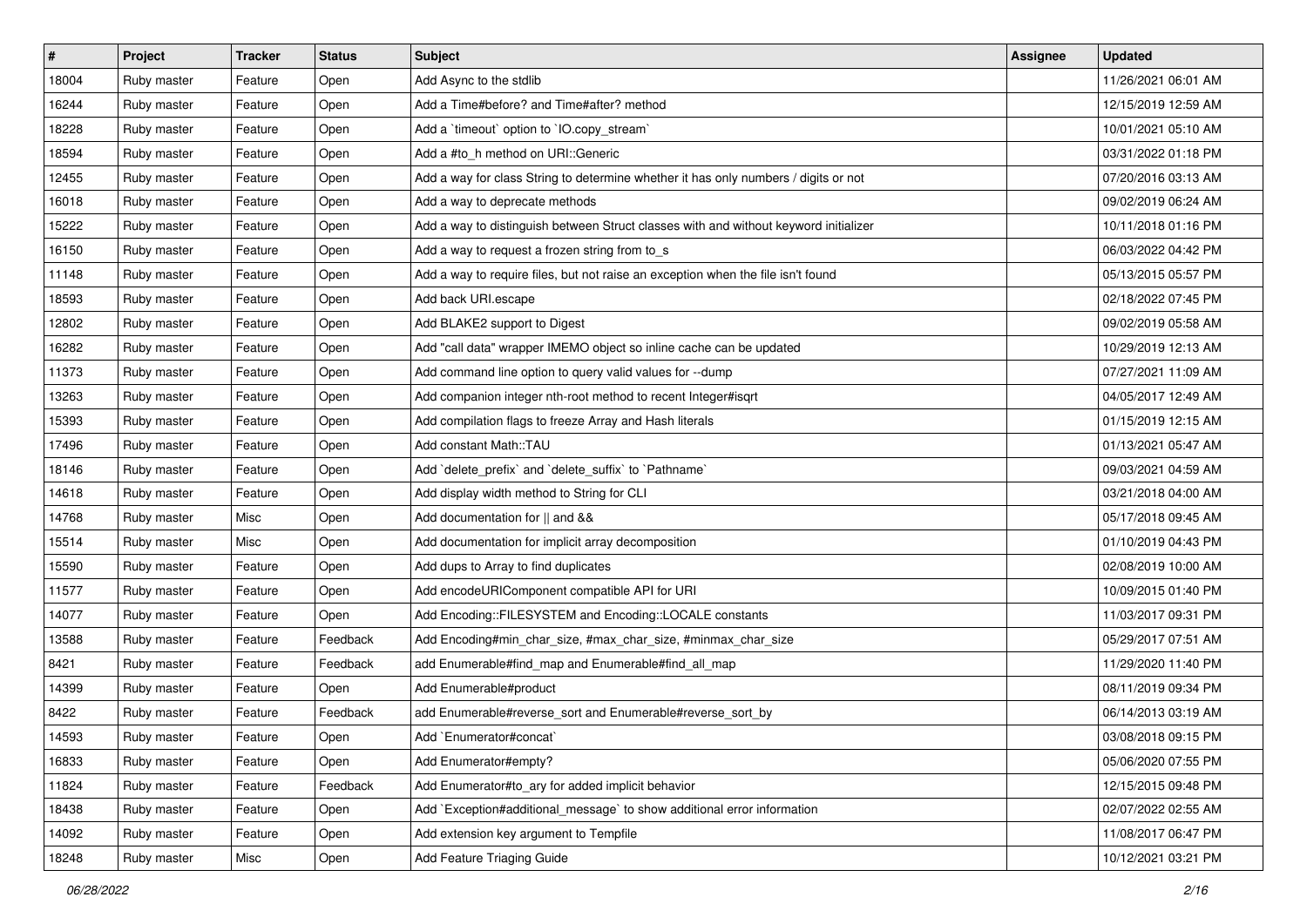| #     | Project     | <b>Tracker</b> | <b>Status</b> | <b>Subject</b>                                                                                                                         | <b>Assignee</b> | <b>Updated</b>      |
|-------|-------------|----------------|---------------|----------------------------------------------------------------------------------------------------------------------------------------|-----------------|---------------------|
| 13893 | Ruby master | Feature        | Open          | Add Fiber#[] and Fiber#[]= and restore Thread#[] and Thread#[]= to their original behavior                                             |                 | 08/14/2020 01:48 AM |
| 11583 | Ruby master | Feature        | Open          | Add File#unlink                                                                                                                        |                 | 10/12/2015 05:40 AM |
| 17165 | Ruby master | Feature        | Open          | Add `filter` and `flatten` keywords to `Enumerable#map`                                                                                |                 | 09/13/2020 09:41 AM |
| 16929 | Ruby master | Feature        | Open          | Add GC.start(compact: true)                                                                                                            |                 | 06/01/2020 03:42 PM |
| 6737  | Ruby master | Feature        | Feedback      | Add Hash#read and alias as #[].                                                                                                        |                 | 12/25/2017 06:15 PM |
| 13924 | Ruby master | Feature        | Open          | Add headings/hints to RubyVM::InstructionSequence#disasm                                                                               |                 | 09/20/2017 01:40 PM |
| 9556  | Ruby master | Feature        | Open          | Add HTTP#get block functionality to HTTP.get                                                                                           |                 | 02/23/2014 05:53 AM |
| 15202 | Ruby master | Misc           | Open          | Adding Coverity Scan to CI to see the result casually                                                                                  |                 | 10/25/2018 10:50 AM |
| 14404 | Ruby master | Feature        | Open          | Adding writev support to IO#write_nonblock                                                                                             |                 | 01/29/2018 12:29 AM |
| 18835 | Ruby master | Feature        | Open          | Add InstructionSequence#type method                                                                                                    |                 | 06/16/2022 10:30 PM |
| 16245 | Ruby master | Feature        | Open          | Add interfaces to count and measure size all IMEMO objects                                                                             |                 | 10/17/2019 09:16 PM |
| 16757 | Ruby master | Feature        | Open          | Add intersection to Range                                                                                                              |                 | 01/22/2022 07:26 AM |
| 17833 | Ruby master | Feature        | Open          | add IO.readinto(b) where b is a bytes like object that is you can get a memoryview from                                                |                 | 06/30/2021 02:36 PM |
| 17326 | Ruby master | Feature        | Open          | Add Kernel#must! to the standard library                                                                                               |                 | 06/22/2022 04:10 PM |
| 11597 | Ruby master | Feature        | Open          | Add Linux-specific setfsuid(2)/setfsgid(2)                                                                                             |                 | 10/15/2015 10:08 PM |
| 16231 | Ruby master | Feature        | Open          | Add #location to Net::HTTPResponse                                                                                                     |                 | 10/06/2019 11:14 PM |
| 14122 | Ruby master | Feature        | Open          | Add LogicError                                                                                                                         |                 | 06/17/2019 11:47 PM |
| 18179 | Ruby master | Feature        | Open          | Add Math methods to Numeric                                                                                                            |                 | 03/24/2022 02:54 PM |
| 16899 | Ruby master | Feature        | Open          | Add method `Array#both_end`                                                                                                            |                 | 05/18/2020 01:44 AM |
| 8994  | Ruby master | Feature        | Open          | add methods for Float to get if an NaN is quiet or not, also add class methods for Float to "generate" an<br>quiet NaN and an loud NaN |                 | 10/21/2019 10:38 PM |
| 15571 | Ruby master | Feature        | Open          | Add methods: iroot, root, and roots                                                                                                    |                 | 01/30/2019 06:17 PM |
| 14771 | Ruby master | Feature        | Open          | Add method to create DNS resource from data string                                                                                     |                 | 05/17/2018 10:43 PM |
| 9779  | Ruby master | Feature        | Open          | Add Module#descendents                                                                                                                 |                 | 01/05/2018 09:00 PM |
| 17753 | Ruby master | Feature        | Open          | Add Module#namespace                                                                                                                   |                 | 04/17/2021 08:04 AM |
| 8275  | Ruby master | Feature        | Open          | Add Module#public_const_get                                                                                                            |                 | 12/23/2021 11:43 PM |
| 13677 | Ruby master | Feature        | Feedback      | Add more details to error "Name or service not known (SocketError)"                                                                    |                 | 04/01/2019 09:12 AM |
| 18418 | Ruby master | Feature        | Open          | Add Net::HTTP#security level=                                                                                                          |                 | 12/19/2021 11:58 AM |
| 18675 | Ruby master | Feature        | Open          | Add new exception class for resolv timeouts                                                                                            |                 | 04/01/2022 11:22 PM |
| 17406 | Ruby master | Feature        | Open          | Add `NoMatchingPatternError#depth`                                                                                                     |                 | 12/19/2020 03:18 PM |
| 18809 | Ruby master | Feature        | Open          | Add Numeric#ceildiv                                                                                                                    |                 | 06/21/2022 06:21 PM |
| 9585  | Ruby master | Feature        | Open          | Add Object#in? to make ruby easier to read                                                                                             |                 | 03/15/2014 04:49 PM |
| 8751  | Ruby master | Feature        | Open          | Add offsets to method#source_location                                                                                                  |                 | 12/23/2021 11:43 PM |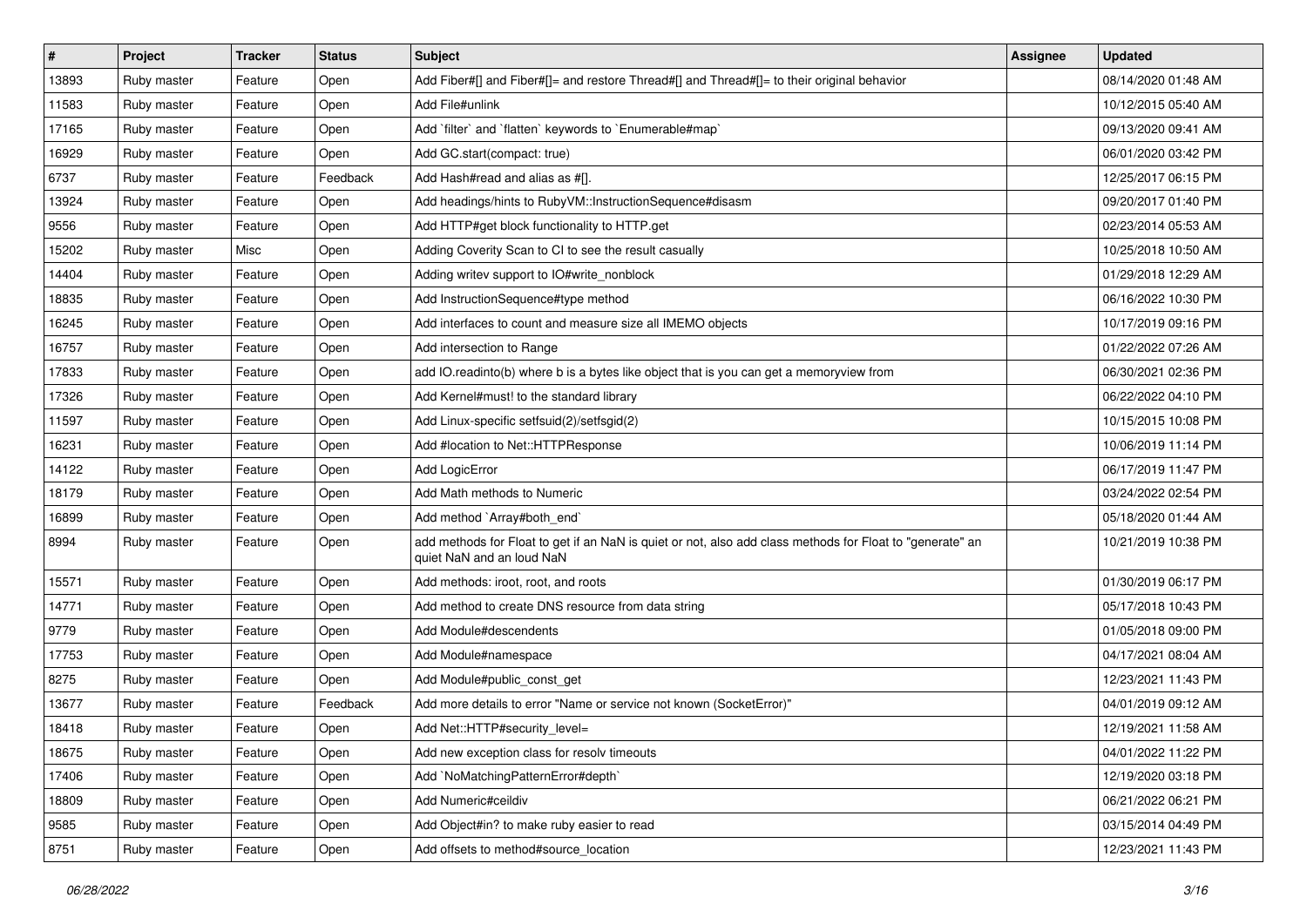| #     | Project     | <b>Tracker</b> | <b>Status</b> | <b>Subject</b>                                                                                                             | <b>Assignee</b> | <b>Updated</b>      |
|-------|-------------|----------------|---------------|----------------------------------------------------------------------------------------------------------------------------|-----------------|---------------------|
| 13765 | Ruby master | Feature        | Open          | Add Proc#bind                                                                                                              |                 | 07/26/2017 01:31 PM |
| 18774 | Ruby master | Feature        | Open          | Add Queue#pop(timeout:)                                                                                                    |                 | 05/20/2022 12:27 AM |
| 18123 | Ruby master | <b>Bug</b>     | Feedback      | addr2line.c: Define `SHF_COMPRESSED`                                                                                       |                 | 06/09/2022 09:11 AM |
| 18121 | Ruby master | <b>Bug</b>     | Feedback      | addr2line.c: Endianness                                                                                                    |                 | 06/09/2022 09:13 AM |
| 18131 | Ruby master | Bug            | Open          | addr2line.c: Some inlined functions mistakenly shown                                                                       |                 | 08/24/2021 07:59 PM |
| 18081 | Ruby master | Bug            | Feedback      | addr2line.c: Wrong section for `DW_AT_ranges`                                                                              |                 | 06/09/2022 09:19 AM |
| 13933 | Ruby master | Feature        | Open          | Add Range#empty?                                                                                                           |                 | 10/25/2017 09:19 AM |
| 11917 | Ruby master | Feature        | Open          | Add Range#length as an alias for size                                                                                      |                 | 01/30/2016 07:01 AM |
| 14777 | Ruby master | Feature        | Open          | Add Range#offset?                                                                                                          |                 | 05/19/2018 03:50 PM |
| 18515 | Ruby master | Feature        | Open          | Add Range#reverse_each implementation for performance                                                                      |                 | 01/31/2022 02:23 AM |
| 15217 | Ruby master | Feature        | Open          | Add Resolv.current resolver                                                                                                |                 | 10/08/2018 11:18 PM |
| 17134 | Ruby master | Feature        | Open          | Add resolv_timeout to TCPSocket                                                                                            |                 | 12/10/2020 09:09 AM |
| 13639 | Ruby master | Feature        | Open          | Add "RTMIN" and "RTMAX" to Signal.list                                                                                     |                 | 08/31/2017 09:06 AM |
| 14833 | Ruby master | Feature        | Open          | Add RubyVM::AST::Node#pretty_print                                                                                         |                 | 06/07/2018 02:56 PM |
| 17375 | Ruby master | Feature        | Open          | Add scheduler callbacks for transferring fibers                                                                            |                 | 12/07/2020 11:31 PM |
| 17208 | Ruby master | Feature        | Open          | Add `Set#compact` and `Set#compact!` methods                                                                               |                 | 11/05/2020 10:44 AM |
| 17325 | Ruby master | Feature        | Open          | Adds Fiber#cancel, which forces a Fiber to break/return                                                                    |                 | 11/19/2020 12:34 AM |
| 14114 | Ruby master | Feature        | Open          | Add #step for Array, Enumerable, Enumerator                                                                                |                 | 06/24/2019 05:00 PM |
| 13683 | Ruby master | Feature        | Feedback      | Add strict Enumerable#single                                                                                               |                 | 09/02/2021 05:52 PM |
| 14033 | Ruby master | Feature        | Open          | Add String#append                                                                                                          |                 | 08/08/2018 03:01 AM |
| 14919 | Ruby master | Feature        | Open          | Add String#byteinsert                                                                                                      |                 | 07/18/2018 01:29 PM |
| 13626 | Ruby master | Feature        | Open          | Add String#byteslice!                                                                                                      |                 | 07/03/2018 11:07 PM |
| 8573  | Ruby master | Feature        | Feedback      | Add String#format method(not an alias of String#%)                                                                         |                 | 04/18/2018 09:59 AM |
| 15771 | Ruby master | Feature        | Feedback      | Add `String#split` option to set `split_type string` with a single space separator                                         |                 | 05/27/2020 09:19 PM |
| 12744 | Ruby master | Feature        | Feedback      | Add str.reverse_each_char and str.reverse_chars                                                                            |                 | 09/16/2016 10:41 AM |
| 12964 | Ruby master | Feature        | Feedback      | Add sub? and gsub? method to string class.                                                                                 |                 | 11/22/2016 10:13 AM |
| 9960  | Ruby master | Feature        | Feedback      | Add support for GNU --long options                                                                                         |                 | 06/21/2014 02:06 AM |
| 10869 | Ruby master | Feature        | Open          | Add support for option to pre-compile Ruby files                                                                           |                 | 02/23/2015 11:08 AM |
| 15560 | Ruby master | Feature        | Open          | Add support for read/write offsets.                                                                                        |                 | 01/26/2019 11:03 AM |
| 12115 | Ruby master | Feature        | Open          | Add Symbol#call to allow to_proc shorthand with arguments                                                                  |                 | 11/16/2018 09:49 AM |
| 5478  | Ruby master | Feature        | Open          | Add syntax to import Set into core                                                                                         |                 | 09/02/2020 12:24 PM |
| 8027  | Ruby master | Feature        | Feedback      | add the possibility to raise an exception in #included, #extended, #prepended, #inherited and break the<br>calling feature |                 | 06/02/2013 03:22 PM |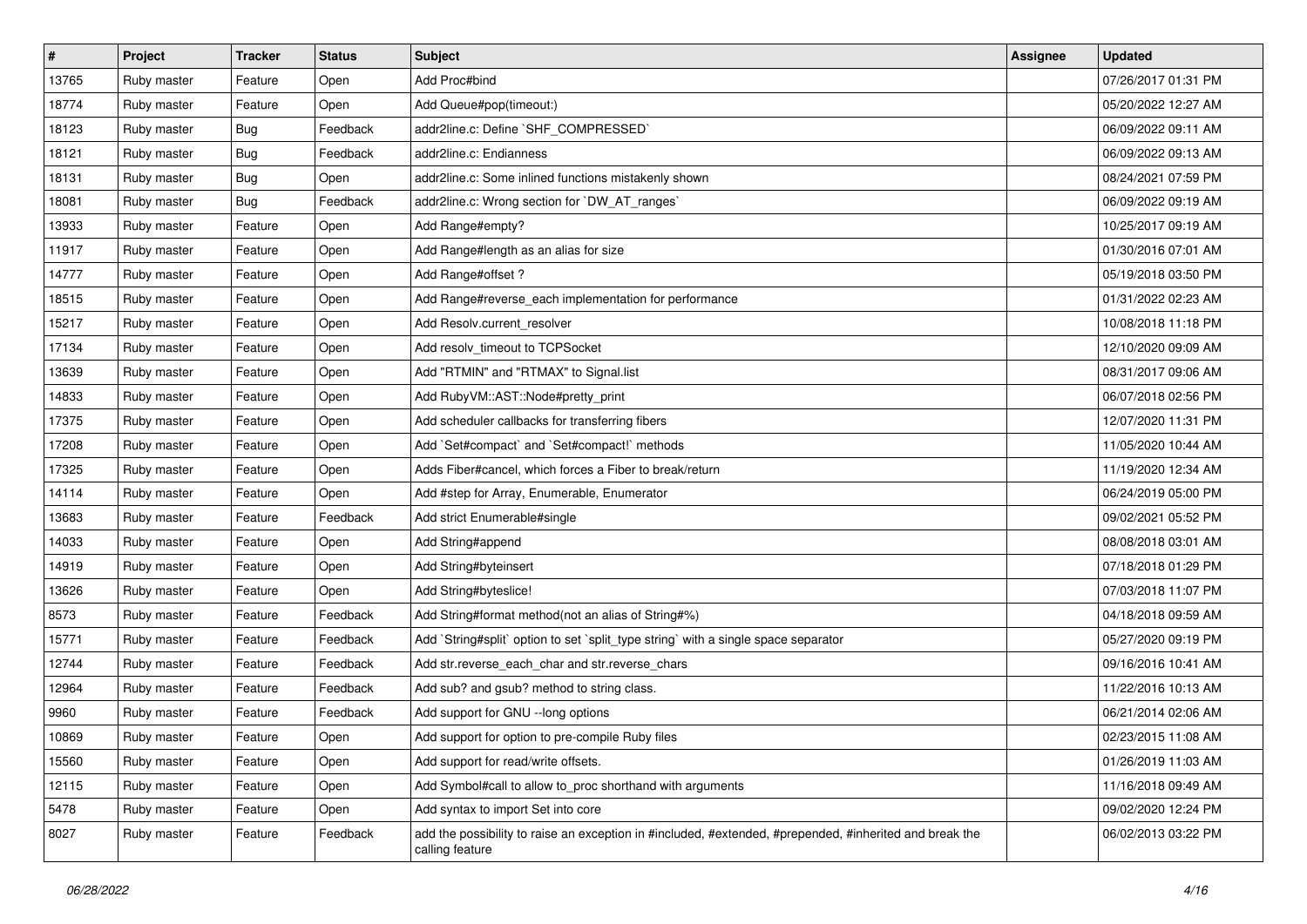| #     | Project     | <b>Tracker</b> | <b>Status</b> | <b>Subject</b>                                                                                    | <b>Assignee</b> | <b>Updated</b>      |
|-------|-------------|----------------|---------------|---------------------------------------------------------------------------------------------------|-----------------|---------------------|
| 16425 | Ruby master | Feature        | Open          | Add Thread#dig                                                                                    |                 | 12/17/2019 12:15 AM |
| 8640  | Ruby master | Feature        | Open          | Add Time#elapsed to return nanoseconds since creation                                             |                 | 12/23/2021 11:43 PM |
| 10829 | Ruby master | Feature        | Open          | Add to_proc method to the Array class                                                             |                 | 12/23/2021 11:43 PM |
| 16137 | Ruby master | Feature        | Open          | Add $==$ to UnboundMethod                                                                         |                 | 09/07/2019 11:05 AM |
| 12459 | Ruby master | Feature        | Feedback      | Add type coercion option to ARGV getopts arguements.                                              |                 | 06/06/2016 08:37 AM |
| 8967  | Ruby master | Feature        | Open          | add uninclude and unextend method                                                                 |                 | 09/30/2013 02:18 PM |
| 9887  | Ruby master | Feature        | Open          | Add uninclude please                                                                              |                 | 05/31/2014 01:33 PM |
| 9929  | Ruby master | Feature        | Open          | add with default method to Hash                                                                   |                 | 06/11/2014 12:08 AM |
| 15752 | Ruby master | Feature        | Feedback      | A dedicated module for experimental features                                                      |                 | 03/17/2021 04:38 AM |
| 15456 | Ruby master | Feature        | Open          | Adopt some kind of consistent versioning mechanism                                                |                 | 02/07/2019 06:26 PM |
| 11660 | Ruby master | Feature        | Open          | a falsy value (similar to js undefined) that facilitates forwarding of default arguments          |                 | 11/05/2019 07:33 PM |
| 15036 | Ruby master | Feature        | Open          | after upgrade when run apt upgrade metasploit                                                     |                 | 12/23/2021 11:43 PM |
| 15804 | Ruby master | Feature        | Open          | A generic method to resolve the indexing on a sequence                                            |                 | 04/28/2019 12:54 PM |
| 11514 | Ruby master | Bug            | Open          | AIX6.1 - Ruby 2.2.3 - Segmentation fault in :byteslice                                            |                 | 09/18/2015 07:39 AM |
| 16781 | Ruby master | Feature        | Open          | alias :fold :reduce                                                                               |                 | 05/16/2020 08:28 AM |
| 6444  | Ruby master | Feature        | Feedback      | alias for String#index                                                                            |                 | 12/25/2017 06:15 PM |
| 12145 | Ruby master | Feature        | Open          | Aliashood between 'size' and 'length' is not consistent                                           |                 | 06/27/2019 10:02 PM |
| 17773 | Ruby master | Feature        | Open          | Alias `Numeric#zero?` and `Float#zero?` as `Numeric#empty?` and `Float#empty?`                    |                 | 04/02/2021 03:39 PM |
| 9784  | Ruby master | Feature        | Open          | Alias URI#merge to URI#join                                                                       |                 | 04/29/2014 05:42 AM |
| 17356 | Ruby master | Feature        | Open          | Alignment of memory allocated through Fiddle struct's malloc                                      |                 | 12/02/2020 11:06 AM |
| 18559 | Ruby master | Feature        | Open          | Allocation tracing: Objects created by the parser are attributed to Kernel.require                |                 | 06/27/2022 02:48 PM |
| 13890 | Ruby master | Feature        | Open          | Allow a regexp as an argument to 'count', to count more interesting things than single characters |                 | 12/30/2017 04:37 AM |
| 16848 | Ruby master | Feature        | Feedback      | Allow callables in \$LOAD_PATH                                                                    |                 | 06/26/2020 02:15 PM |
| 14463 | Ruby master | Feature        | Open          | Allow comments to precede dots in member expressions                                              |                 | 12/23/2021 11:43 PM |
| 12968 | Ruby master | Feature        | Open          | Allow default value via block for Integer(), Float() and Rational()                               |                 | 06/28/2017 05:53 PM |
| 8396  | Ruby master | Feature        | Feedback      | Allow easier destructuring of MatchData                                                           |                 | 06/02/2013 04:53 PM |
| 16739 | Ruby master | Feature        | Open          | Allow Hash#keys and Hash#values to accept a block for filtering output                            |                 | 07/10/2020 04:09 PM |
| 10482 | Ruby master | Feature        | Feedback      | Allow ignored items to vary in `Enumerable#chunk`.                                                |                 | 11/11/2014 10:08 AM |
| 12023 | Ruby master | Feature        | Open          | Allow ivars to be used as method arguments                                                        |                 | 01/27/2016 09:58 AM |
| 15419 | Ruby master | Feature        | Open          | Allow Kernel#tap to be invoked with arguments like Kernel#send                                    |                 | 12/23/2021 11:43 PM |
| 18690 | Ruby master | Feature        | Open          | Allow `Kernel#then` to take arguments                                                             |                 | 05/10/2022 06:16 PM |
| 13207 | Ruby master | Feature        | Feedback      | Allow keyword local variable names like `class` or `for`                                          |                 | 02/13/2017 06:22 AM |
| 10528 | Ruby master | Feature        | Open          | Allow line breaks instead of commas in arrays, hashes, argument lists, etc.                       |                 | 12/23/2021 11:43 PM |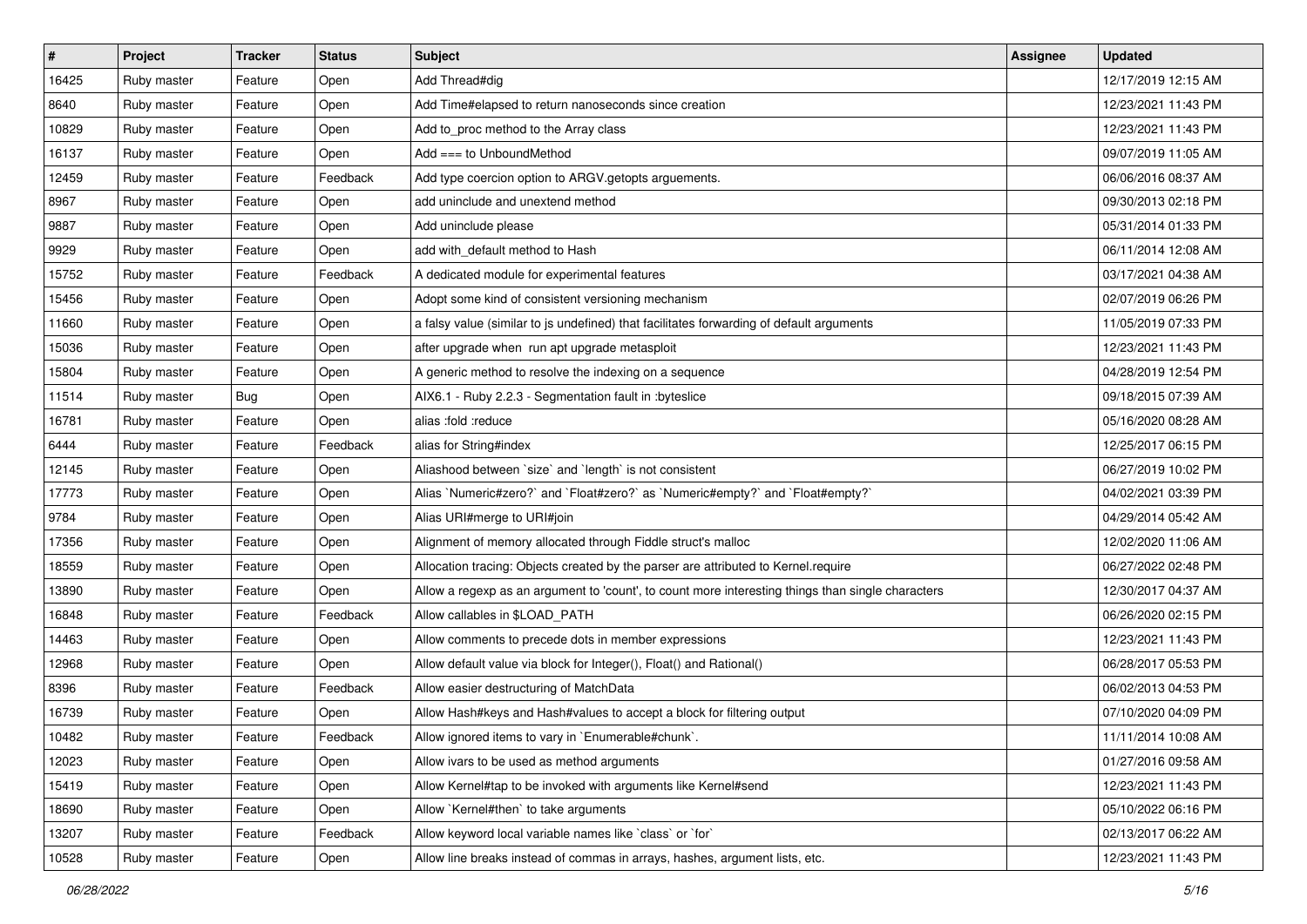| $\vert$ # | Project     | <b>Tracker</b> | <b>Status</b> | <b>Subject</b>                                                                                                          | <b>Assignee</b> | <b>Updated</b>      |
|-----------|-------------|----------------|---------------|-------------------------------------------------------------------------------------------------------------------------|-----------------|---------------------|
| 12057     | Ruby master | Feature        | Open          | Allow methods with 'yield' to be called without a block                                                                 |                 | 12/23/2021 11:43 PM |
| 16037     | Ruby master | Feature        | Open          | Allow multiple single/double-splatted variables in `in` pattern matching and introduce non-greedy-splatted<br>variables |                 | 08/04/2019 04:47 AM |
| 18617     | Ruby master | Feature        | Open          | Allow multiples keys in Hash#[] acting like Hash#dig                                                                    |                 | 03/10/2022 01:36 PM |
| 8046      | Ruby master | Feature        | Open          | allow Object#extend to take a block                                                                                     |                 | 12/25/2017 06:15 PM |
| 12969     | Ruby master | Feature        | Open          | Allow optional parameter in String#strip and related                                                                    |                 | 01/20/2017 08:19 AM |
| 16667     | Ruby master | Feature        | Open          | Allow parameters to Symbol#to_proc and Method#to_proc                                                                   |                 | 03/03/2020 03:40 PM |
| 16336     | Ruby master | Feature        | Open          | Allow private constants to be accessed with absolute references                                                         |                 | 11/14/2019 06:21 PM |
| 10863     | Ruby master | Feature        | Open          | allow protected class methods to be callable from instance methods                                                      |                 | 04/01/2015 06:11 PM |
| 18280     | Ruby master | Feature        | Feedback      | Allow rb_utf8_str_new_cstr(NULL)                                                                                        |                 | 11/11/2021 10:28 AM |
| 8291      | Ruby master | Feature        | Open          | Allow retrieving the root Fiber of a Thread                                                                             |                 | 12/23/2021 11:43 PM |
| 12715     | Ruby master | Feature        | Feedback      | Allow ruby hackers to omit having to specify class or module mandatory, if they know exactly what they<br>want to do    |                 | 11/25/2016 09:01 AM |
| 8921      | Ruby master | Feature        | Open          | Allow select, reject, etc to accept a regex                                                                             |                 | 04/04/2020 05:57 AM |
| 10930     | Ruby master | Feature        | Feedback      | Allow splat operator to work for string interpolation                                                                   |                 | 12/05/2015 04:53 AM |
| 15927     | Ruby master | Feature        | Open          | Allow string keys to be used for String#% and sprintf methods                                                           |                 | 06/17/2019 07:13 AM |
| 17520     | Ruby master | Feature        | Feedback      | Allow symbols starting with number, e.g. : 2_weeks                                                                      |                 | 02/09/2021 10:36 PM |
| 9095      | Ruby master | Feature        | Open          | Allow `Symbol#to_proc` to take arguments                                                                                |                 | 11/10/2013 04:25 AM |
| 18603     | Ruby master | Feature        | Open          | Allow syntax like obj.method(arg)=value                                                                                 |                 | 02/27/2022 05:04 PM |
| 18683     | Ruby master | Feature        | Open          | Allow to create hashes with a specific capacity.                                                                        |                 | 04/22/2022 02:34 PM |
| 16688     | Ruby master | Feature        | Open          | Allow #to_path object as argument to system()                                                                           |                 | 04/13/2020 05:37 PM |
| 16296     | Ruby master | Feature        | Open          | Alternative behavior for ` ` in method body if ` ` is not in method definition                                          |                 | 11/10/2019 10:20 AM |
| 14278     | Ruby master | Feature        | Open          | Ambiguous Exception for OpenSSL::HMAC.digest                                                                            |                 | 06/20/2019 11:36 PM |
| 7250      | Ruby master | Feature        | Open          | A mechanism to include at once both instance-level and class-level methods from a module                                |                 | 12/25/2017 06:15 PM |
| 17718     | Ruby master | Feature        | Open          | a method paramaters object that can be pattern matched against                                                          |                 | 03/24/2021 01:29 PM |
| 8827      | Ruby master | Feature        | Open          | A method that flips the receiver and the first argument                                                                 |                 | 08/29/2013 05:59 AM |
| 11997     | Ruby master | Feature        | Feedback      | A method to read a file with interpolations                                                                             |                 | 03/17/2016 01:13 PM |
| 13290     | Ruby master | Feature        | Feedback      | A method to use a hash like in a case construction                                                                      |                 | 03/13/2017 07:28 AM |
| 12957     | Ruby master | Feature        | Feedback      | A more OO way to create lambda Procs                                                                                    |                 | 01/24/2017 08:43 PM |
| 10183     | Ruby master | Feature        | Open          | An alternative name for method `class`                                                                                  |                 | 10/31/2017 11:42 AM |
| 10867     | Ruby master | Feature        | Feedback      | An ATOMIC_GET operation should be written and used.                                                                     |                 | 07/23/2019 03:13 PM |
| 12083     | Ruby master | Feature        | Open          | $$$ and $$^{\sim}$ by Binding#local variable {get,set}                                                                  |                 | 02/18/2016 04:35 AM |
| 15557     | Ruby master | Feature        | Open          | A new class that stores a condition and the previous receiver                                                           |                 | 01/27/2019 05:22 AM |
| 18137     | Ruby master | Feature        | Open          | A new method to check Proc is isolated or not                                                                           |                 | 10/27/2021 07:30 AM |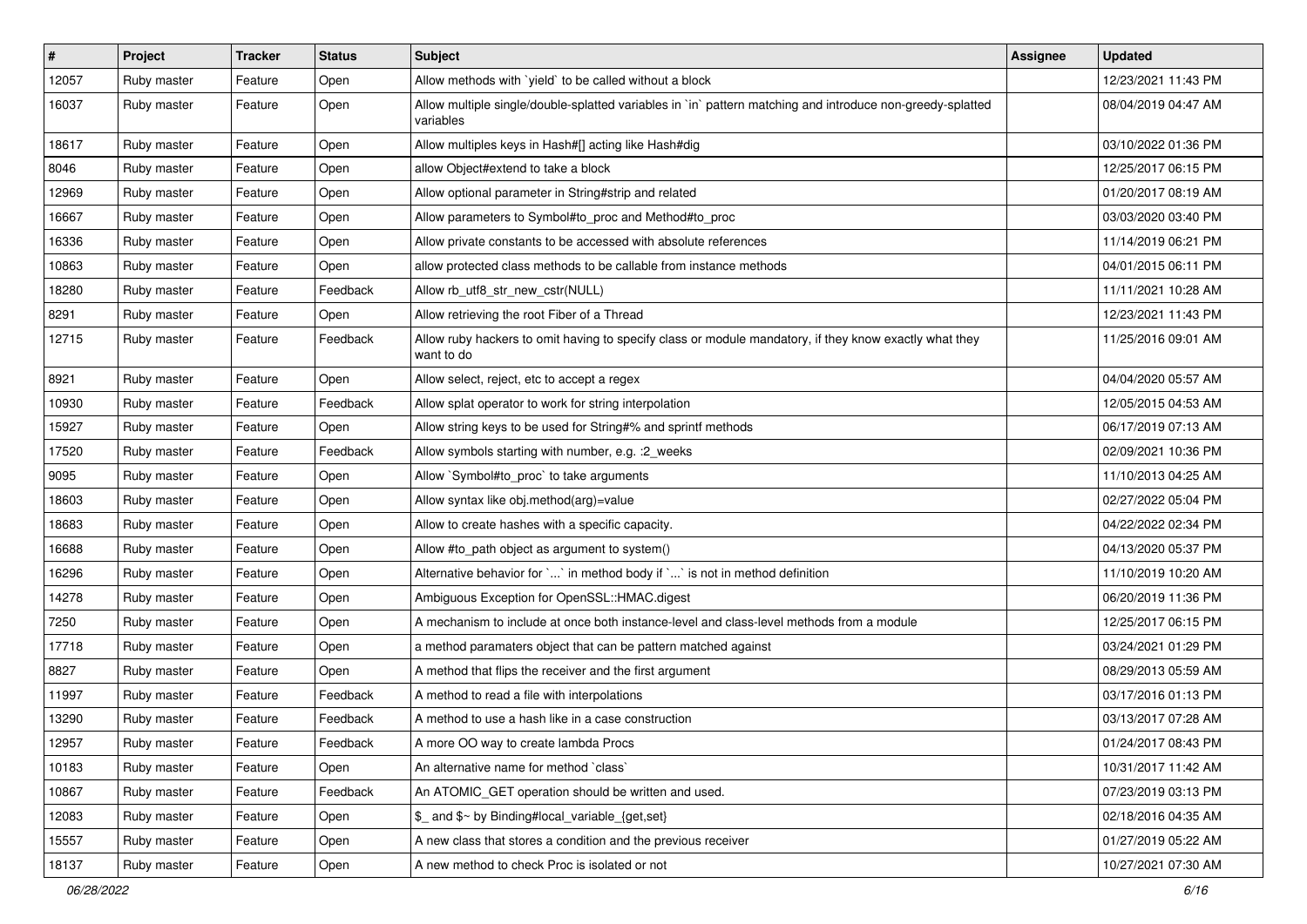| $\vert$ # | Project     | <b>Tracker</b> | <b>Status</b> | <b>Subject</b>                                                                                                                                                                             | <b>Assignee</b> | <b>Updated</b>      |
|-----------|-------------|----------------|---------------|--------------------------------------------------------------------------------------------------------------------------------------------------------------------------------------------|-----------------|---------------------|
| 10394     | Ruby master | Feature        | Feedback      | An instance method on Enumerator that evaluates the block under with self being the block variable.                                                                                        |                 | 04/30/2019 11:58 AM |
| 12901     | Ruby master | Feature        | Open          | Anonymous functions without scope lookup overhead                                                                                                                                          |                 | 01/01/2022 12:30 PM |
| 18691     | Ruby master | Misc           | Feedback      | An option to run `make rbconfig.rb` in a different directory                                                                                                                               |                 | 06/16/2022 04:59 PM |
| 12262     | Ruby master | Feature        | Open          | Anti-loop                                                                                                                                                                                  |                 | 04/09/2016 05:30 AM |
| 18396     | Ruby master | <b>Bug</b>     | Open          | An unexpected "hash value omission" syntax error when without parentheses call expr follows                                                                                                |                 | 03/29/2022 09:58 PM |
| 14967     | Ruby master | Feature        | Open          | Any type                                                                                                                                                                                   |                 | 08/11/2019 07:43 PM |
| 15627     | Ruby master | Feature        | Open          | Appearance of custom singleton classes                                                                                                                                                     |                 | 06/15/2020 10:37 PM |
| 10425     | Ruby master | Feature        | Open          | A predicate method to tell if a number is near another                                                                                                                                     |                 | 10/26/2014 01:47 AM |
| 10426     | Ruby master | Feature        | Open          | A predicate to express congruence                                                                                                                                                          |                 | 11/14/2014 02:11 AM |
| 13860     | Ruby master | Feature        | Open          | A proposal for a new, simpler class-method addition to Time - for the time being calling it Time.date() but<br>another name is fine; and the ability to omit '%' tokens as arguments to it |                 | 02/21/2018 12:57 PM |
| 12378     | Ruby master | Feature        | Open          | arbitrary size Random.new_seed                                                                                                                                                             |                 | 05/13/2016 04:44 PM |
| 17399     | Ruby master | Misc           | Open          | Are endless methods experimental?                                                                                                                                                          |                 | 12/22/2020 07:05 PM |
| 12992     | Ruby master | Feature        | Open          | ArgumentError if hostname is missing                                                                                                                                                       |                 | 07/27/2021 11:40 AM |
| 12482     | Ruby master | Feature        | Open          | ArgumentError.new(nil) should give a better description                                                                                                                                    |                 | 06/16/2016 04:18 AM |
| 8062      | Ruby master | Feature        | Feedback      | Argument error stack trace to specify the 'called' method                                                                                                                                  |                 | 12/25/2017 06:15 PM |
| 14111     | Ruby master | Feature        | Open          | ArgumentError00000000000000000000000000                                                                                                                                                    |                 | 06/13/2019 05:41 AM |
| 18402     | Ruby master | Feature        | Open          | <b>Argument Labels</b>                                                                                                                                                                     |                 | 01/31/2022 06:14 PM |
| 16039     | Ruby master | Feature        | Open          | Array#contains? to check if one array contains another array                                                                                                                               |                 | 12/19/2019 06:47 AM |
| 16146     | Ruby master | Feature        | Open          | Array .difference allow custom comparison                                                                                                                                                  |                 | 11/11/2019 08:34 PM |
| 16118     | Ruby master | Feature        | Open          | Array .difference allow custom comparison                                                                                                                                                  |                 | 12/23/2021 11:44 PM |
| 10254     | Ruby master | Feature        | Feedback      | Array#each and Array#map for nested arrays                                                                                                                                                 |                 | 09/19/2014 07:38 PM |
| 14585     | Ruby master | Feature        | Open          | Array#each pair                                                                                                                                                                            |                 | 03/11/2018 11:38 PM |
| 16928     | Ruby master | Feature        | Open          | Array#include all? & Array#include any?                                                                                                                                                    |                 | 06/01/2020 09:27 PM |
| 17056     | Ruby master | Feature        | Open          | Array#index: Allow specifying the position to start search as in String#index                                                                                                              |                 | 09/25/2020 01:41 PM |
| 10729     | Ruby master | Feature        | Open          | Array method to subtract in place                                                                                                                                                          |                 | 01/11/2015 02:29 PM |
| 4147      | Ruby master | Feature        | Feedback      | Array#sample 00000000                                                                                                                                                                      |                 | 11/21/2016 04:59 AM |
| 12059     | Ruby master | Feature        | Open          | `Array#single?`, `Hash#single?`                                                                                                                                                            |                 | 02/10/2016 04:02 AM |
| 16678     | Ruby master | Misc           | Open          | Array#values at has unintuitive behavior when supplied a range starting with negative index                                                                                                |                 | 03/09/2020 02:06 PM |
| 8970      | Ruby master | Feature        | Open          | Array.zip and Array.product                                                                                                                                                                |                 | 09/12/2019 03:40 AM |
| 17856     | Ruby master | Feature        | Open          | ary.member? is slower than ary.include?                                                                                                                                                    |                 | 05/11/2021 10:12 AM |
| 13164     | Ruby master | <b>Bug</b>     | Open          | A second `SystemStackError` exception results in `Segmentation fault (core dumped)`                                                                                                        |                 | 04/14/2017 01:05 PM |
| 11475     | Ruby master | Feature        | Open          | AST transforms                                                                                                                                                                             |                 | 08/21/2015 11:14 AM |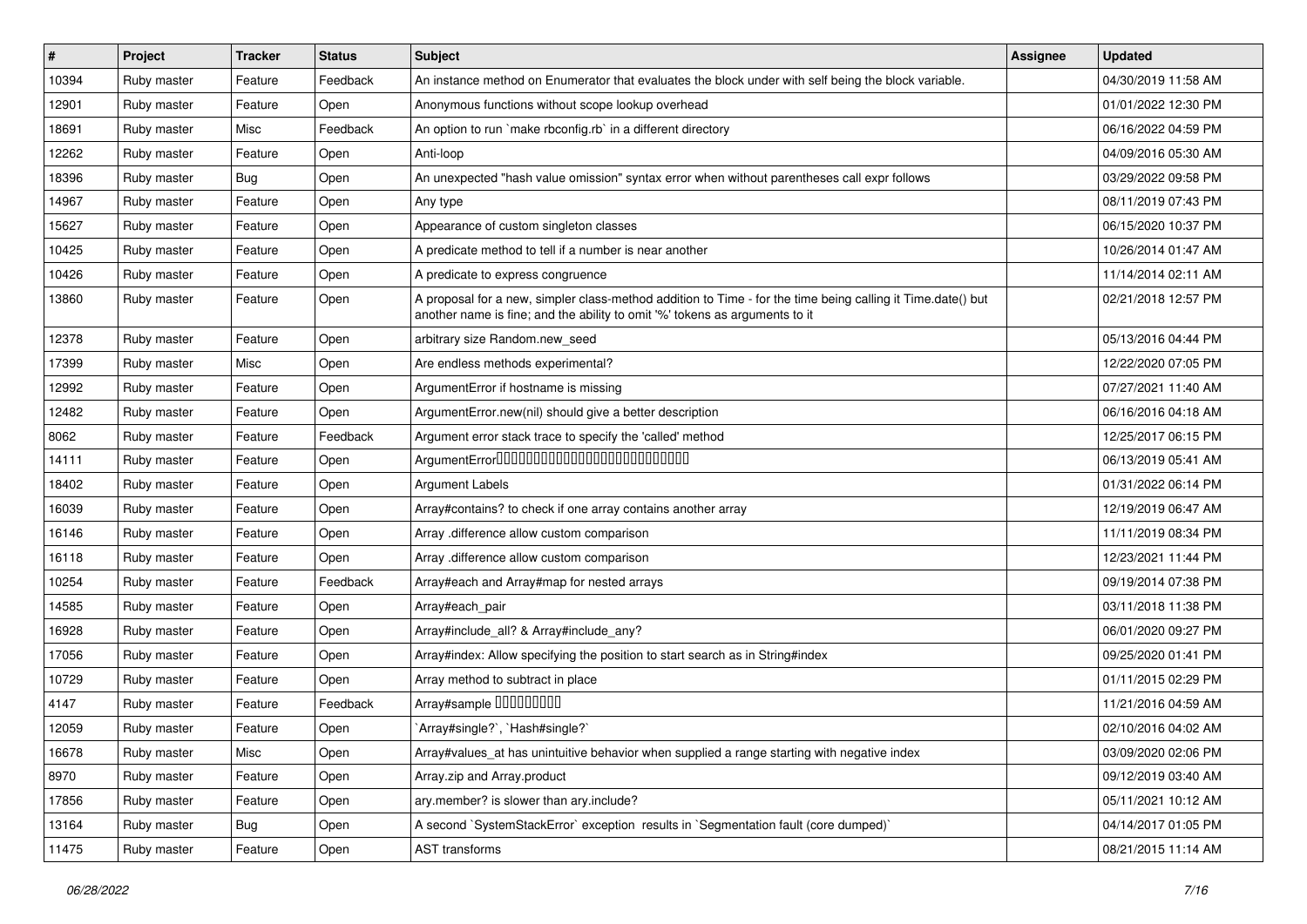| $\vert$ # | Project     | <b>Tracker</b> | <b>Status</b> | <b>Subject</b>                                                                                                             | <b>Assignee</b> | <b>Updated</b>      |
|-----------|-------------|----------------|---------------|----------------------------------------------------------------------------------------------------------------------------|-----------------|---------------------|
| 9402      | Ruby master | Feature        | Open          | A syntax to specify the default value of a hash                                                                            |                 | 12/23/2021 11:43 PM |
| 8259      | Ruby master | Feature        | Open          | Atomic attributes accessors                                                                                                |                 | 12/23/2021 11:43 PM |
| 8635      | Ruby master | Feature        | Open          | attr accessor with default block                                                                                           |                 | 12/23/2021 11:43 PM |
| 16817     | Ruby master | Feature        | Open          | attr_predicate or attr_query or attr_something for ? methods                                                               |                 | 12/23/2021 11:44 PM |
| 18070     | Ruby master | Feature        | Open          | `attr` should be removed                                                                                                   |                 | 08/09/2021 05:51 PM |
| 11415     | Ruby master | Feature        | Open          | autoload with a Proc                                                                                                       |                 | 10/21/2015 08:38 PM |
| 15458     | Ruby master | Feature        | Open          | Automatic Exception#cause print in IRB                                                                                     |                 | 12/23/2021 11:44 PM |
| 16005     | Ruby master | Feature        | Open          | A variation of Time.iso8601 that can parse yyyy-MM-dd HH:mm:ss                                                             |                 | 06/16/2022 01:08 AM |
| 8184      | Ruby master | Feature        | Open          | Avoid the creation of meaningless ranges (nil, false, true)                                                                |                 | 03/29/2013 11:16 PM |
| 13006     | Ruby master | Feature        | Open          | backtrace of thread killer                                                                                                 |                 | 12/06/2016 01:11 AM |
| 10634     | Ruby master | Feature        | Open          | Baselining with Benchmark                                                                                                  |                 | 12/23/2021 11:43 PM |
| 16671     | Ruby master | Misc           | Open          | <b>BASERUBY</b> version policy                                                                                             |                 | 03/05/2020 01:11 AM |
| 5360      | Ruby master | Feature        | Feedback      | BasicObject#binding                                                                                                        |                 | 12/25/2017 06:15 PM |
| 13057     | Ruby master | Misc           | Feedback      | BasicObject# send documentation contains references to #send                                                               |                 | 12/26/2016 09:49 PM |
| 15344     | Ruby master | Feature        | Feedback      | Being proactive about Ruby security                                                                                        |                 | 12/23/2021 11:40 PM |
| 9832      | Ruby master | Misc           | Open          | better concurrency in threads                                                                                              |                 | 05/12/2014 12:33 PM |
| 12790     | Ruby master | Feature        | Open          | Better inspect for stdlib classes                                                                                          |                 | 02/27/2017 08:36 PM |
| 8570      | Ruby master | Feature        | Open          | Better mechanisms to safely load classes concurrently                                                                      |                 | 12/23/2021 11:43 PM |
| 13434     | Ruby master | Feature        | Open          | better method definition in C API                                                                                          |                 | 07/13/2017 07:41 AM |
| 13048     | Ruby master | Feature        | Open          | Better way to do Regexp.new(Regexp.escape("some string"))                                                                  |                 | 01/20/2017 04:01 AM |
| 18831     | Ruby master | Feature        | Open          | Block argument to `yield`                                                                                                  |                 | 06/18/2022 03:12 AM |
| 11129     | Ruby master | Feature        | Open          | block-level hash destructuring only works for the last argument                                                            |                 | 07/07/2019 05:11 AM |
| 13333     | Ruby master | Feature        | Open          | block to yield                                                                                                             |                 | 05/19/2017 09:01 AM |
| 16143     | Ruby master | <b>Bug</b>     | Feedback      | BOM UTF-8 is not removed after rewind                                                                                      |                 | 06/09/2022 06:51 AM |
| 10327     | Ruby master | Feature        | Open          | Bool/False/True module for '==='                                                                                           |                 | 10/15/2014 02:42 PM |
| 17878     | Ruby master | <b>Bug</b>     | Open          | bootstraptest/test_ractor.rb:224 a random failing test with "The outgoing-port is already closed<br>(Ractor::ClosedError)" |                 | 09/13/2021 01:10 PM |
| 7060      | Ruby master | Feature        | Open          | Broaden support for chmod                                                                                                  |                 | 12/25/2017 06:15 PM |
| 18764     | Ruby master | <b>Bug</b>     | Open          | Build Error when Using msys2-mingw64 and Ruby 3.2                                                                          |                 | 05/10/2022 06:48 AM |
| 10766     | Ruby master | Misc           | Feedback      | Build failed generating RDoc documentation                                                                                 |                 | 05/17/2016 06:37 AM |
| 12179     | Ruby master | <b>Bug</b>     | Open          | Build failure due to VPATH expansion                                                                                       |                 | 04/14/2016 01:55 AM |
| 18674     | Ruby master | Bug            | Open          | Build failure `make up` with WSL2                                                                                          |                 | 04/01/2022 08:51 AM |
| 9189      | Ruby master | Bug            | Assigned      | Build failure on Windows in case of nonascii TEMP environment.                                                             |                 | 01/05/2018 09:00 PM |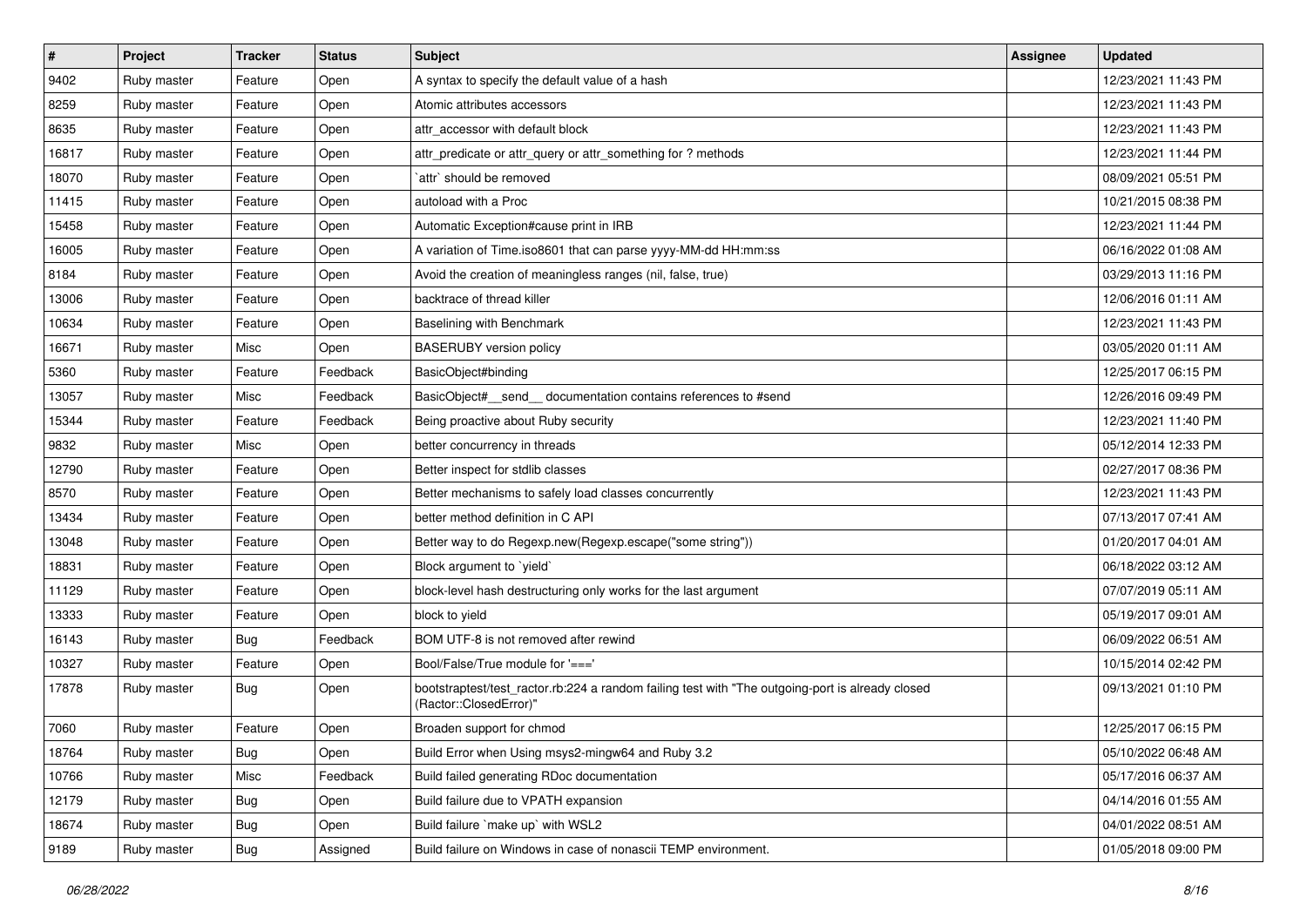| #     | Project     | <b>Tracker</b> | <b>Status</b> | <b>Subject</b>                                                                                                                                                        | <b>Assignee</b> | <b>Updated</b>      |
|-------|-------------|----------------|---------------|-----------------------------------------------------------------------------------------------------------------------------------------------------------------------|-----------------|---------------------|
| 16795 | Ruby master | Feature        | Open          | build ruby exe on Windows against ruby-static lib omitting x64-vcruntime-ruby dll (no '--enable-shared'<br>option for Windows)                                        |                 | 04/17/2020 01:22 PM |
| 18435 | Ruby master | Bug            | Open          | Calling `protected` on ancestor method changes result of `instance_methods(false)`                                                                                    |                 | 06/09/2022 10:23 AM |
| 18476 | Ruby master | <b>Bug</b>     | Open          | Call to require stuck forever after receiving EAGAIN on writev when running with zeus                                                                                 |                 | 02/28/2022 02:55 PM |
| 18049 | Ruby master | <b>Bug</b>     | Feedback      | Cannot build ruby-3.0.2 on NetBSD                                                                                                                                     |                 | 08/01/2021 12:36 AM |
| 18083 | Ruby master | Feature        | Open          | Capture error in ensure block.                                                                                                                                        |                 | 10/21/2021 01:00 PM |
| 18012 | Ruby master | <b>Bug</b>     | Open          | Case-insensitive character classes can only match multiple code points when top-level character class is<br>not negated                                               |                 | 06/29/2021 08:35 AM |
| 15363 | Ruby master | Feature        | Open          | Case insensitive file systems - add info to CONFIG or somewhere?                                                                                                      |                 | 12/03/2018 04:30 AM |
| 17989 | Ruby master | <b>Bug</b>     | Open          | Case insensitive Regexps do not handle characters with overlapping case foldings                                                                                      |                 | 06/15/2021 11:43 AM |
| 11723 | Ruby master | Feature        | Open          | CGI library should give access to raw request body                                                                                                                    |                 | 11/20/2015 07:06 PM |
| 15145 | Ruby master | Feature        | Open          | chained mappings proposal                                                                                                                                             |                 | 09/22/2018 12:06 AM |
| 14606 | Ruby master | Feature        | Open          | Change begin-else-end without rescue from warning to syntax error                                                                                                     |                 | 03/16/2018 01:22 AM |
| 10473 | Ruby master | Feature        | Open          | Change Date#to datetime to use local time                                                                                                                             |                 | 07/23/2021 07:08 PM |
| 13559 | Ruby master | Feature        | Feedback      | Change implementation of Feature #6721                                                                                                                                |                 | 05/18/2017 12:31 PM |
| 18256 | Ruby master | Feature        | Open          | Change the canonical name of Thread::Mutex, Thread::Queue, Thread::SizedQueue and<br>Thread::ConditionVariable to just Mutex, Queue, SizedQueue and ConditionVariable |                 | 10/20/2021 10:59 PM |
| 12041 | Ruby master | Feature        | Open          | Change the initializer of NameError to take a receiver as the third argument                                                                                          |                 | 02/12/2016 05:37 AM |
| 16750 | Ruby master | Misc           | Open          | Change typedef of VALUE for better type checking                                                                                                                      |                 | 04/03/2020 02:34 AM |
| 13240 | Ruby master | Feature        | Open          | Change Unicode property implementation in Onigmo from inversion lists to direct lookup                                                                                |                 | 02/22/2017 08:01 AM |
| 18010 | Ruby master | <b>Bug</b>     | Open          | Character class with single character gets case-folded with following string                                                                                          |                 | 06/28/2021 09:30 AM |
| 17646 | Ruby master | <b>Bug</b>     | Open          | Check for ` builtin mul overflow with long long arguments                                                                                                             |                 | 02/19/2021 06:19 PM |
| 10770 | Ruby master | Feature        | Open          | chr and ord behavior for ill-formed byte sequences and surrogate code points                                                                                          |                 | 01/22/2015 10:19 AM |
| 15565 | Ruby master | Feature        | Open          | Circular dependency warnings - suggestions/ideas to improve the output from ruby                                                                                      |                 | 01/25/2019 11:36 PM |
| 18379 | Ruby master | <b>Bug</b>     | Open          | [CI] Windows mingw/ucrt - test-all timeout failures                                                                                                                   |                 | 12/02/2021 02:23 AM |
| 17829 | Ruby master | Misc           | Open          | Clang/LLVM correctness of x64-mingw32 build (`shorten-64-to-32` warnings)                                                                                             |                 | 04/26/2021 04:23 PM |
| 11570 | Ruby master | Misc           | Open          | Clarify autoload chaining behavior                                                                                                                                    |                 | 10/06/2015 04:52 PM |
| 17994 | Ruby master | Feature        | Open          | Clarify 'IO.read' behavior and add 'File.read' method                                                                                                                 |                 | 07/16/2021 03:04 AM |
| 17390 | Ruby master | Misc           | Open          | Class and method-level docs for Ractor                                                                                                                                |                 | 12/13/2020 06:33 PM |
| 10701 | Ruby master | Feature        | Open          | Class: Array 2 New methods                                                                                                                                            |                 | 01/08/2015 07:21 AM |
| 12084 | Ruby master | Feature        | Open          | Class#instance`                                                                                                                                                       |                 | 12/14/2021 08:52 PM |
| 17040 | Ruby master | Feature        | Open          | cleanup include/ruby/backward*                                                                                                                                        |                 | 08/26/2020 07:07 AM |
| 12277 | Ruby master | Misc           | Open          | Coding rule: colum number                                                                                                                                             |                 | 04/13/2016 06:32 PM |
| 18644 | Ruby master | Feature        | Open          | Coerce anything callable to a Proc                                                                                                                                    |                 | 06/18/2022 05:28 PM |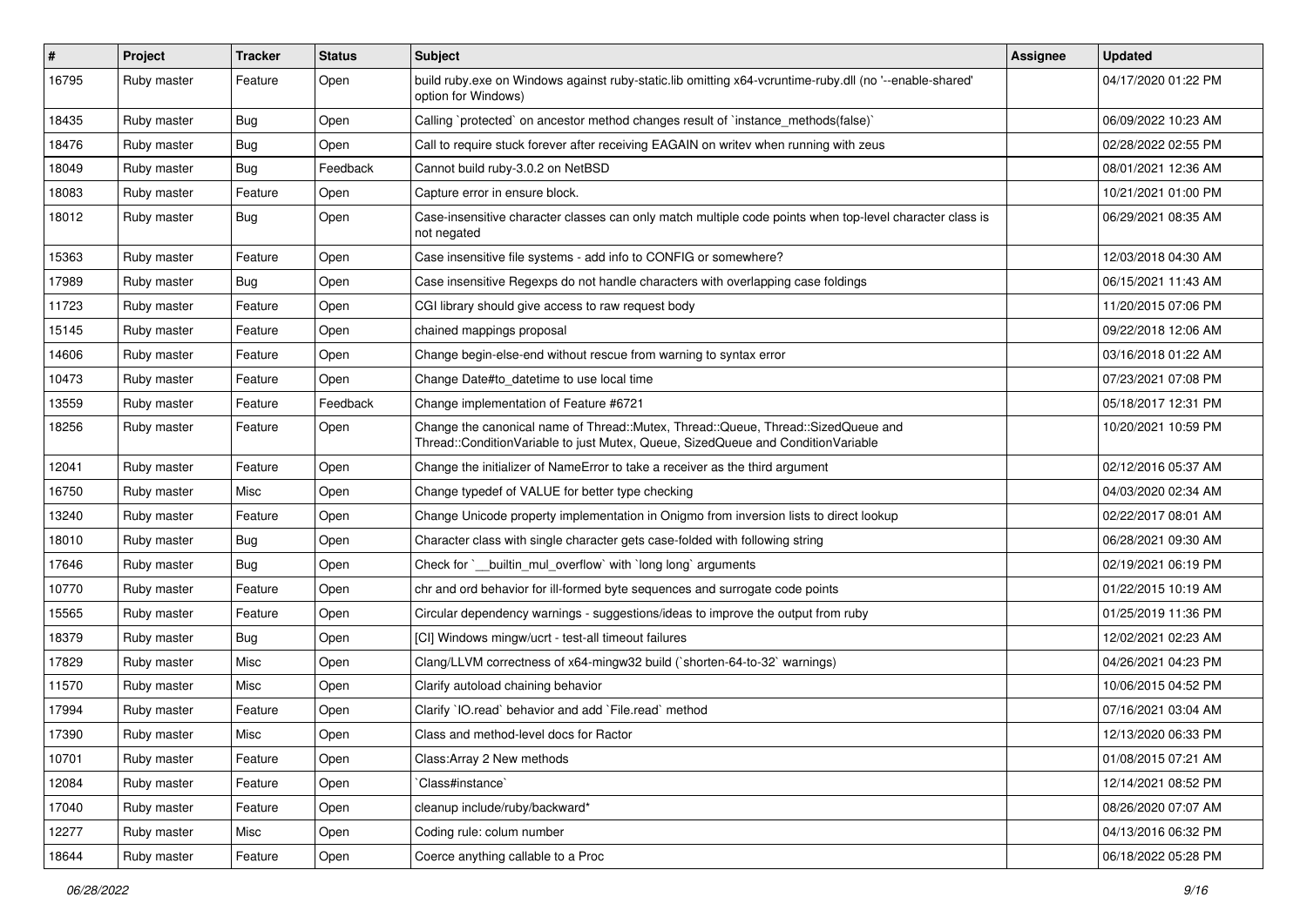| $\vert$ # | Project     | <b>Tracker</b> | <b>Status</b> | <b>Subject</b>                                                                                                        | Assignee | <b>Updated</b>      |
|-----------|-------------|----------------|---------------|-----------------------------------------------------------------------------------------------------------------------|----------|---------------------|
| 12134     | Ruby master | Feature        | Open          | Comparison between 'true' and 'false'                                                                                 |          | 03/15/2016 12:41 PM |
| 17931     | Ruby master | <b>Bug</b>     | Open          | Compile fails setup option nodynamic                                                                                  |          | 07/07/2021 08:51 AM |
| 15840     | Ruby master | Feature        | Open          | configuration path search                                                                                             |          | 05/11/2019 01:24 PM |
| 18429     | Ruby master | Bug            | Open          | Configure ruby-3.0.3 on Solaris 10 Unknown keyword 'URL' in './ruby.tmp.pc'                                           |          | 01/18/2022 09:15 PM |
| 16346     | Ruby master | Misc           | Open          | Confusing macro name: RUBY_MARK_NO_PIN_UNLESS_NULL                                                                    |          | 11/13/2019 07:39 AM |
| 12817     | Ruby master | Feature        | Open          | Consider adding method .sample() on class Hash (if this was not yet proposed)                                         |          | 10/11/2016 12:57 AM |
| 10018     | Ruby master | Feature        | Feedback      | Consider adding Sub-Includes as in include Foo::bar                                                                   |          | 07/10/2014 12:49 AM |
| 10663     | Ruby master | Feature        | Open          | Consider adding support for String input to File. methods                                                             |          | 01/05/2015 12:47 AM |
| 10645     | Ruby master | Feature        | Open          | Consider adding support of .first to MatchData object like MatchData[0]                                               |          | 12/25/2014 06:50 AM |
| 14615     | Ruby master | Feature        | Open          | Consider introducing shortcut to check Net::HTTP response type                                                        |          | 03/19/2018 05:43 AM |
| 13922     | Ruby master | Feature        | Open          | Consider showing warning messages about same-named aliases - either directly or perhaps via the "did<br>you mean gem" |          | 09/25/2017 12:21 PM |
| 9516      | Ruby master | Misc           | Open          | Consolidate all deprecation messages to one or more helper methods                                                    |          | 02/13/2014 05:11 PM |
| 12077     | Ruby master | Feature        | Open          | Consolidate SSLSocket interface with TCPSocket                                                                        |          | 05/17/2016 06:37 AM |
| 6828      | Ruby master | Feature        | Open          | <b>Constancy of Constants</b>                                                                                         |          | 12/10/2020 08:47 AM |
| 18622     | Ruby master | <b>Bug</b>     | Open          | const get still looks in Object, while lexical constant lookup no longer does                                         |          | 04/22/2022 11:26 AM |
| 17749     | Ruby master | Feature        | Open          | Const source location without name                                                                                    |          | 04/17/2021 07:38 AM |
| 17137     | Ruby master | Misc           | Open          | Cooperation on maintaining official docker ruby images                                                                |          | 09/02/2020 05:03 PM |
| 15861     | Ruby master | Feature        | Open          | Correctly parse `file:c:/path/to/file` URIs                                                                           |          | 05/18/2019 10:58 PM |
| 8811      | Ruby master | Feature        | Feedback      | Counterpart to `Hash#key?` for `Array`                                                                                |          | 09/04/2013 02:12 AM |
| 18678     | Ruby master | Bug            | Open          | Crash on Mac - vm_call0_cfunc_with_frame                                                                              |          | 05/26/2022 05:40 PM |
| 12848     | Ruby master | Feature        | Assigned      | Crazy idea: Allow regex definition for methods (Do not take it seriously please)                                      |          | 10/18/2016 12:17 AM |
| 18659     | Ruby master | Feature        | Open          | Create a Binding at the time of an exception and make it available to Rescue                                          |          | 03/25/2022 10:55 AM |
| 12110     | Ruby master | Feature        | Open          | Create a method to avoid vacuous truth?                                                                               |          | 03/12/2016 08:01 AM |
| 15074     | Ruby master | Feature        | Open          | Create 'official' C API documentation on ruby-doc.org                                                                 |          | 09/12/2018 09:12 PM |
| 11183     | Ruby master | <b>Bug</b>     | Open          |                                                                                                                       |          | 05/26/2015 08:32 AM |
| 11550     | Ruby master | Feature        | Open          | Current behaviour of super() is dangerous in the presence of more than one included modules.                          |          | 01/20/2016 08:44 AM |
| 13072     | Ruby master | Misc           | Open          | Current state of date standard library                                                                                |          | 09/02/2017 05:38 PM |
| 17683     | Ruby master | Misc           | Open          | Current status of beginless range (experimental or not)                                                               |          | 06/05/2021 07:22 AM |
| 7986      | Ruby master | Feature        | Feedback      | Custom case statement comparison method                                                                               |          | 12/10/2020 08:50 AM |
| 18296     | Ruby master | Feature        | Open          | Custom exception formatting should override `Exception#full_message`.                                                 |          | 12/15/2021 08:49 PM |
| 8807      | Ruby master | Feature        | Open          | Custom literals                                                                                                       |          | 12/10/2020 08:53 AM |
| 8437      | Ruby master | Feature        | Open          | custom operators, unicode                                                                                             |          | 08/30/2015 03:05 AM |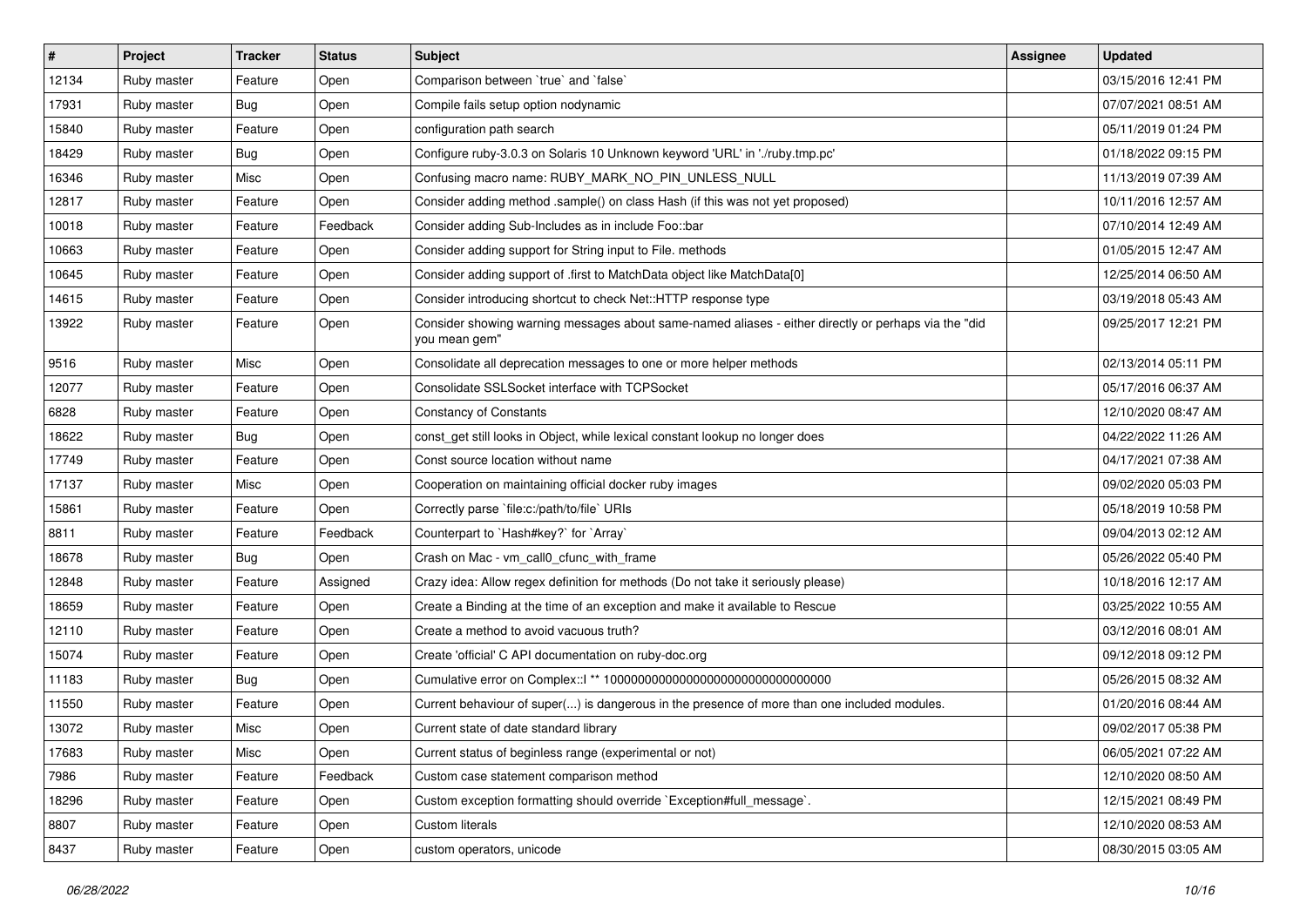| $\sharp$ | Project     | <b>Tracker</b> | <b>Status</b> | <b>Subject</b>                                                                                                                                                           | <b>Assignee</b> | <b>Updated</b>      |
|----------|-------------|----------------|---------------|--------------------------------------------------------------------------------------------------------------------------------------------------------------------------|-----------------|---------------------|
| 11987    | Ruby master | Feature        | Open          | daemons can't show the backtrace of rb bug                                                                                                                               |                 | 01/13/2016 10:58 AM |
| 10040    | Ruby master | Feature        | Feedback      | '%d' and '%t' shorthands for 'Date.new(*args)' and 'Time.new(*args)'                                                                                                     |                 | 07/21/2014 03:42 AM |
| 11177    | Ruby master | <b>Bug</b>     | Open          | <b>DATALEOFILILILILILI</b>                                                                                                                                               |                 | 05/25/2015 03:49 AM |
| 15418    | Ruby master | Misc           | Open          | Date.parse('2018')                                                                                                                                                       |                 | 12/15/2018 09:17 PM |
| 15598    | Ruby master | <b>Bug</b>     | Open          | Deadlock on mutual reference of autoloaded constants                                                                                                                     |                 | 03/20/2019 10:58 AM |
| 16557    | Ruby master | Feature        | Open          | Deduplicate Regexp literals                                                                                                                                              |                 | 02/28/2020 11:44 AM |
| 18640    | Ruby master | Feature        | Open          | default empty string argument for `String#sub` and `String#sub!`, e.g. `"hello".sub("I")`                                                                                |                 | 03/19/2022 02:33 AM |
| 17722    | Ruby master | <b>Bug</b>     | Open          | define_method with shareable results in "defined in a different Ractor"                                                                                                  |                 | 08/24/2021 12:03 PM |
| 14040    | Ruby master | Feature        | Open          | deprecate HTTP.version_1_2                                                                                                                                               |                 | 10/22/2017 09:32 AM |
| 17468    | Ruby master | Feature        | Open          | Deprecate RUBY_DEVEL                                                                                                                                                     |                 | 06/16/2022 01:08 AM |
| 18836    | Ruby master | Misc           | Open          | DevMeeting-2022-07-21                                                                                                                                                    |                 | 06/21/2022 10:09 PM |
| 13314    | Ruby master | Feature        | Open          | $dig =$                                                                                                                                                                  |                 | 03/14/2017 12:55 PM |
| 14564    | Ruby master | Feature        | Open          | dig opposite method                                                                                                                                                      |                 | 03/07/2018 11:24 PM |
| 15563    | Ruby master | Feature        | Open          | #dig that throws an exception if a key doesn't exist                                                                                                                     |                 | 02/17/2020 08:42 AM |
| 10217    | Ruby master | Feature        | Open          | Dir constructor similar to Pathname constructor                                                                                                                          |                 | 12/23/2021 11:43 PM |
| 16249    | Ruby master | Feature        | Open          | Dir#empty? and File#empty?                                                                                                                                               |                 | 10/19/2019 12:49 PM |
| 8258     | Ruby master | Feature        | Feedback      | Dir#escape_glob                                                                                                                                                          |                 | 12/23/2021 11:40 PM |
| 12226    | Ruby master | Feature        | Open          | Dir.home with valid named user raises ArgumentError on Windows                                                                                                           |                 | 05/08/2016 10:06 AM |
| 16130    | Ruby master | Misc           | Open          | [Discussion / Ideas] Finding a good name for the concept of/behind guilds - primarily the NAME                                                                           |                 | 08/27/2019 04:00 PM |
| 16803    | Ruby master | Misc           | Open          | Discussion: those internal macros reside in public API headers                                                                                                           |                 | 05/14/2020 12:27 PM |
| 14931    | Ruby master | Feature        | Open          | [DOC] exception keyword argument is not documented in some methods                                                                                                       |                 | 07/22/2018 08:53 AM |
| 13108    | Ruby master | Feature        | Open          | [Doc Request] Explicitly document Range#sum                                                                                                                              |                 | 01/05/2017 11:50 PM |
| 13497    | Ruby master | Misc           | Open          | Docs, code samples, Ripper example                                                                                                                                       |                 | 04/23/2017 04:27 AM |
| 15224    | Ruby master | Misc           | Open          | [DOCs] Minor inconsistency in class Array #initialize_copy -<br>https://ruby-doc.org/core-2.5.1/Array.html#method-i-initialize_copy                                      |                 | 10/13/2018 02:26 PM |
| 12595    | Ruby master | Misc           | Open          | Documentation                                                                                                                                                            |                 | 07/18/2016 04:39 PM |
| 15047    | Ruby master | Feature        | Assigned      | Documentation and more functions for Hash functions in C API                                                                                                             |                 | 03/20/2019 01:24 AM |
| 14673    | Ruby master | Misc           | Open          | Documentation for `Array#drop` / `drop_while` unclear in regard to modification                                                                                          |                 | 04/10/2018 09:51 AM |
| 15249    | Ruby master | Misc           | Open          | Documentation for attr accessor and attr reader should be corrected                                                                                                      |                 | 10/23/2018 08:09 PM |
| 15654    | Ruby master | Misc           | Open          | Documentation for Complex is wrong or misleading                                                                                                                         |                 | 03/11/2019 11:55 AM |
| 16659    | Ruby master | Misc           | Open          | Documentation on Regexp missing for absence pattern (?~pat)                                                                                                              |                 | 02/27/2020 04:16 PM |
| 15905    | Ruby master | Misc           | Feedback      | [Documentation] [Request for the wiki at https://bugs.ruby-lang.org/projects/ruby-trunk/wiki] - Consider<br>adding more information to statically compiled ruby variants |                 | 06/06/2019 03:07 PM |
| 11323    | Ruby master | Feature        | Open          | Documentation update on how uniq works / guarantee of order                                                                                                              |                 | 07/02/2015 03:34 AM |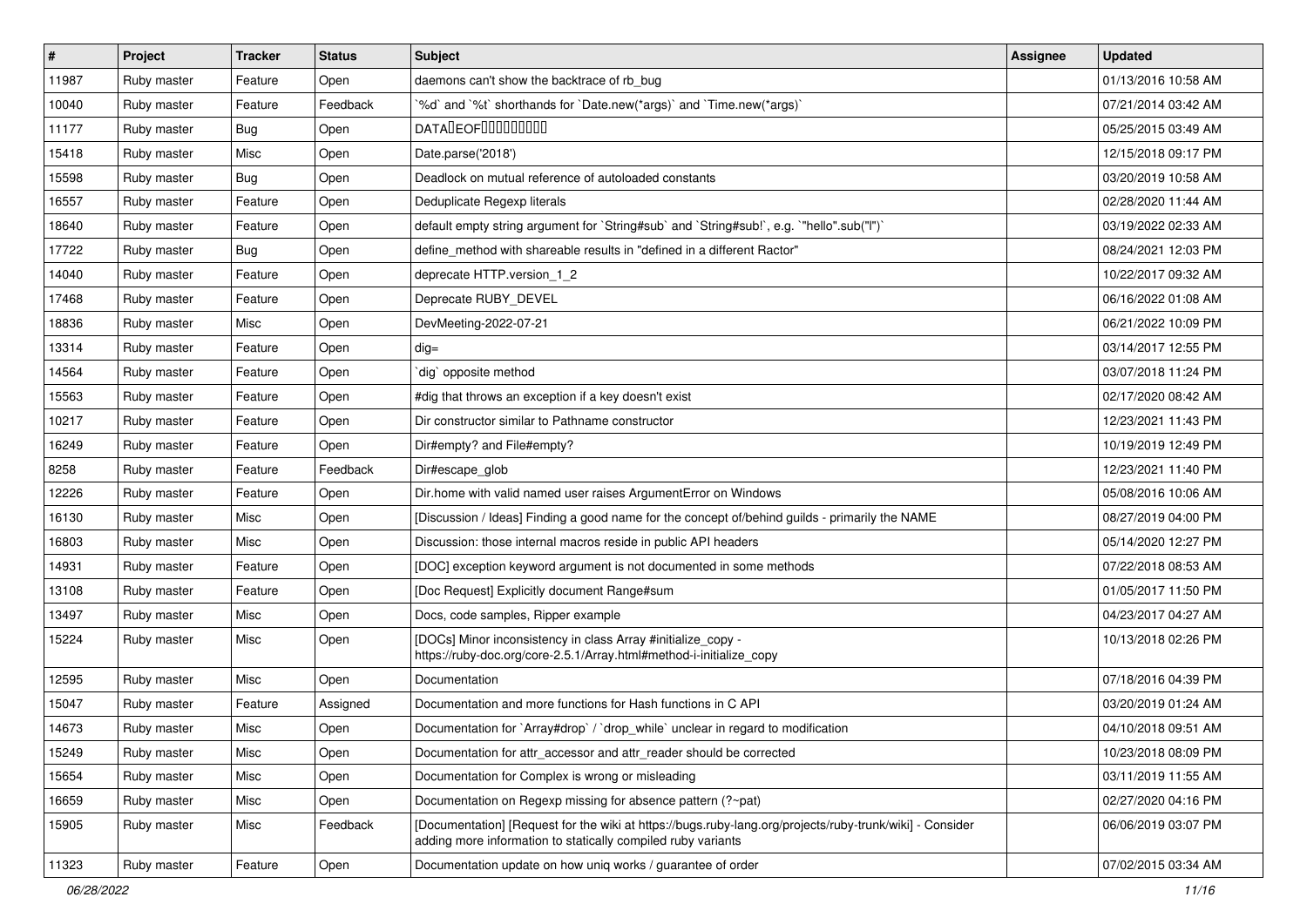| #     | Project     | <b>Tracker</b> | <b>Status</b> | Subject                                                                                                 | <b>Assignee</b> | <b>Updated</b>      |
|-------|-------------|----------------|---------------|---------------------------------------------------------------------------------------------------------|-----------------|---------------------|
| 10176 | Ruby master | Feature        | Open          | Document how to perform net/http calls in parallel                                                      |                 | 08/27/2014 10:46 PM |
| 15663 | Ruby master | Feature        | Open          | Documenting autoload semantics                                                                          |                 | 04/20/2019 01:44 AM |
| 18832 | Ruby master | Feature        | Open          | Do not have class/module keywords consider ancestors of Object                                          |                 | 06/21/2022 05:50 AM |
| 9725  | Ruby master | Feature        | Open          | Do not inspect NameError target object unless verbose                                                   |                 | 05/08/2015 02:18 AM |
| 8515  | Ruby master | Feature        | Feedback      | don't allow irb to dump output for forever and ever                                                     |                 | 08/15/2014 09:20 PM |
| 17337 | Ruby master | Bug            | Open          | Don't embed Ruby build-time configuration in Ruby                                                       |                 | 12/21/2020 04:17 PM |
| 16657 | Ruby master | Feature        | Open          | Don't ship bundled gems as .gem files as well as in expanded form                                       |                 | 02/27/2020 06:50 AM |
| 11783 | Ruby master | Misc           | Open          | Do you have any idea if you have a budgets?                                                             |                 | 05/16/2019 09:06 PM |
| 13733 | Ruby master | Feature        | Open          | Dump the delegator instead of the delegated object                                                      |                 | 06/29/2018 05:09 PM |
| 14932 | Ruby master | Feature        | Open          | Dynamically adjust method cache size at runtime                                                         |                 | 07/22/2018 10:45 PM |
| 14811 | Ruby master | Feature        | Open          | Dynamically extend Ruby VM stack                                                                        |                 | 06/05/2018 07:59 AM |
| 15632 | Ruby master | Feature        | Feedback      | Dynamic method references                                                                               |                 | 03/18/2019 08:24 PM |
| 7340  | Ruby master | Feature        | Open          | 'each_with' or 'into' alias for 'each_with_object'                                                      |                 | 12/25/2017 06:15 PM |
| 6793  | Ruby master | Feature        | Feedback      | easier ability to "run as the currently running ruby"                                                   |                 | 12/25/2017 06:15 PM |
| 15510 | Ruby master | Misc           | Open          | Easter egg in Thread.handle_interrupt                                                                   |                 | 01/05/2019 11:53 PM |
| 14819 | Ruby master | Feature        | Open          | Efficient cstring to RVALUE typecasting for c extension gems                                            |                 | 06/06/2018 09:13 PM |
| 18005 | Ruby master | Feature        | Open          | Enable non-blocking 'binding.irb'.                                                                      |                 | 06/24/2021 07:20 PM |
| 18338 | Ruby master | <b>Bug</b>     | Open          | Encoding.default_external = Encoding::UTF_16BE may add a wrongly-encoded string to<br>\$LOADED_FEATURES |                 | 11/15/2021 07:32 AM |
| 9111  | Ruby master | Feature        | Open          | Encoding-free String comparison                                                                         |                 | 11/21/2013 04:35 PM |
| 17637 | Ruby master | Misc           | Open          | Endless ranges with `nil` boundary weird behavior                                                       |                 | 02/19/2021 07:57 AM |
| 13220 | Ruby master | <b>Bug</b>     | Feedback      | Enhance support of Unicode strings manipulation                                                         |                 | 06/14/2019 08:58 PM |
| 11538 | Ruby master | Feature        | Feedback      | ensure variable syntax                                                                                  |                 | 06/06/2018 10:21 AM |
| 17016 | Ruby master | Feature        | Open          | Enumerable#accumulate                                                                                   |                 | 04/27/2021 03:14 PM |
| 7341  | Ruby master | Feature        | Open          | Enumerable#associate                                                                                    |                 | 12/25/2017 06:15 PM |
| 12080 | Ruby master | Feature        | Open          | Enumerable#first, Array#last with block                                                                 |                 | 04/20/2016 03:51 AM |
| 17333 | Ruby master | Feature        | Open          | Enumerable#many?                                                                                        |                 | 12/11/2020 03:38 AM |
| 15922 | Ruby master | Feature        | Open          | Enumerable#partition(pattern)                                                                           |                 | 06/14/2019 03:40 AM |
| 14197 | Ruby master | Feature        | Open          | Enumerable#{select,reject}` accept a pattern argument                                                   |                 | 04/04/2020 05:47 AM |
| 12648 | Ruby master | Feature        | Open          | Enumerable#sort_by` with descending option                                                              |                 | 10/05/2017 10:24 AM |
| 15549 | Ruby master | Feature        | Open          | Enumerable#to_reader (or anything enumerable, Enumerator, lazy enums, enum_for results)                 |                 | 01/24/2019 12:21 PM |
| 6687  | Ruby master | Feature        | Open          | Enumerable#with                                                                                         |                 | 12/25/2017 06:15 PM |
| 16838 | Ruby master | Feature        | Open          | Enumerator::ArithmeticSequence missing allocator for #clone and #dup                                    |                 | 05/18/2020 10:44 PM |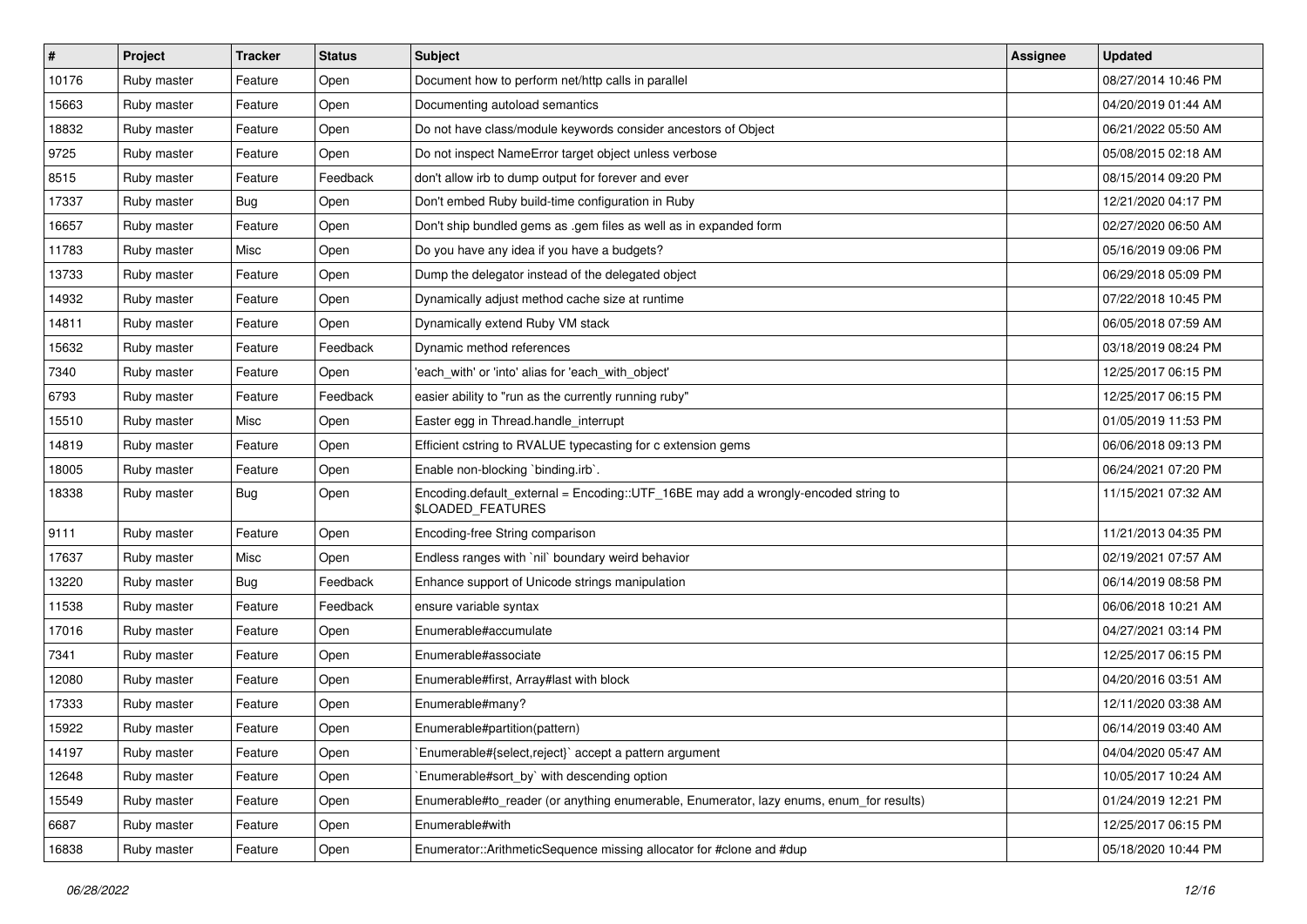| #     | Project     | <b>Tracker</b> | <b>Status</b> | <b>Subject</b>                                                                                          | Assignee | <b>Updated</b>      |
|-------|-------------|----------------|---------------|---------------------------------------------------------------------------------------------------------|----------|---------------------|
| 14423 | Ruby master | Feature        | Open          | Enumerator from single object                                                                           |          | 11/20/2019 05:04 AM |
| 18262 | Ruby master | Feature        | Open          | Enumerator::Lazy#partition                                                                              |          | 11/20/2021 10:17 AM |
| 16987 | Ruby master | Feature        | Open          | Enumerator:: Lazy vs Array methods                                                                      |          | 07/15/2020 04:56 PM |
| 9557  | Ruby master | Feature        | Open          | Enumerator#next and Enumerator#peek with argument                                                       |          | 04/11/2014 07:00 PM |
| 18743 | Ruby master | <b>Bug</b>     | Open          | Enumerator#next / peek re-use each others stacktraces                                                   |          | 04/19/2022 02:42 PM |
| 18685 | Ruby master | Feature        | Open          | Enumerator.product: Cartesian product of enumerables                                                    |          | 04/26/2022 07:02 AM |
| 17663 | Ruby master | Feature        | Open          | Enumerator#with, an alternative to Enumerator#with_object                                               |          | 03/02/2021 05:48 PM |
| 16235 | Ruby master | Misc           | Open          | ENV assoc spec test does not test invalid name                                                          |          | 10/05/2019 10:53 PM |
| 18334 | Ruby master | Feature        | Open          | ENV#to_h returns a new Hash object but Hash#to_h does not, which can cause inconsistencies              |          | 11/17/2021 05:46 PM |
| 15948 | Ruby master | Feature        | Open          | ENV.update takes multiple hashes as Hash#update                                                         |          | 06/21/2019 07:35 AM |
| 10424 | Ruby master | Misc           | Open          | Error message when sorting NaN                                                                          |          | 10/25/2014 02:13 PM |
| 17174 | Ruby master | Misc           | Open          | Error relocating, symbol not found" error when compiling a native extension on Alpine with Ruby >=2.4   |          | 10/06/2020 11:19 AM |
| 11347 | Ruby master | Feature        | Open          | Errors with cause not reported properly to console                                                      |          | 07/15/2015 04:39 PM |
| 14449 | Ruby master | Feature        | Open          | error when trying to run rails s                                                                        |          | 12/23/2021 11:43 PM |
| 18616 | Ruby master | <b>Bug</b>     | Open          | Error with clang(1) on MacOS due to _declspec()                                                         |          | 03/09/2022 10:50 AM |
| 16153 | Ruby master | Feature        | Open          | eventually_frozen flag to gradually phase-in frozen strings                                             |          | 02/10/2020 07:39 PM |
| 7895  | Ruby master | Feature        | Open          | Exception#backtrace_locations to go with Thread#backtrace_locations and Kernel#caller_locations         |          | 12/23/2021 11:43 PM |
| 9918  | Ruby master | Feature        | Open          | Exception#cause should be shown in output and #inspect                                                  |          | 07/13/2015 02:32 PM |
| 8366  | Ruby master | Feature        | Open          | Exception message take time to execute depending on the instance variables                              |          | 09/22/2014 06:41 AM |
| 8912  | Ruby master | Feature        | Feedback      | Exception.raise                                                                                         |          | 09/16/2013 06:23 AM |
| 11355 | Ruby master | Misc           | Open          | Exceptions inheriting from Timeout:: Error should behave the same way                                   |          | 07/15/2015 04:59 PM |
| 16829 | Ruby master | <b>Bug</b>     | Open          | Exceptions raised from within an enumerated method lose part of their stacktrace                        |          | 05/20/2022 07:25 PM |
| 18061 | Ruby master | Bug            | Open          | Execshield test: libruby.so.N.N.N: FAIL: property-note test because no .note.gnu.property section found |          | 06/22/2022 07:58 AM |
| 7747  | Ruby master | Feature        | Open          | Expanded API for Binding semantics                                                                      |          | 12/23/2021 11:43 PM |
| 18568 | Ruby master | Feature        | Open          | Explore lazy RubyGems boot to reduce need for --disable-gems                                            |          | 02/17/2022 07:15 AM |
| 17660 | Ruby master | Feature        | Open          | Expose information about which basic methods have been redefined                                        |          | 03/02/2021 03:31 PM |
| 8598  | Ruby master | Feature        | Open          | Expose information whether a timezone offset has been explicitly set on DateTime object                 |          | 07/03/2013 08:27 PM |
| 14896 | Ruby master | Feature        | Open          | Expose Net::HTTPResponse socket for integration with libraries expecting an IO                          |          | 07/04/2018 10:05 PM |
| 18821 | Ruby master | Feature        | Open          | Expose Pattern Matching interfaces in core classes                                                      |          | 06/09/2022 07:24 AM |
| 17611 | Ruby master | Feature        | Open          | Expose `rb_execarg` interfaces and `rb_grantpt`                                                         |          | 02/07/2021 01:52 AM |
| 16562 | Ruby master | Feature        | Open          | Expose rb_io_set_encoding_internal to reduce function calls on loading source files                     |          | 01/27/2020 06:05 AM |
| 15261 | Ruby master | Feature        | Open          | Expose rl_variable_value as Readline.variable_value                                                     |          | 10/29/2018 12:08 PM |
| 14217 | Ruby master | Feature        | Open          | Expose RUBY_PATCHLEVEL_STR or similar with patch level info for rc/preview as a constant                |          | 06/01/2018 03:00 AM |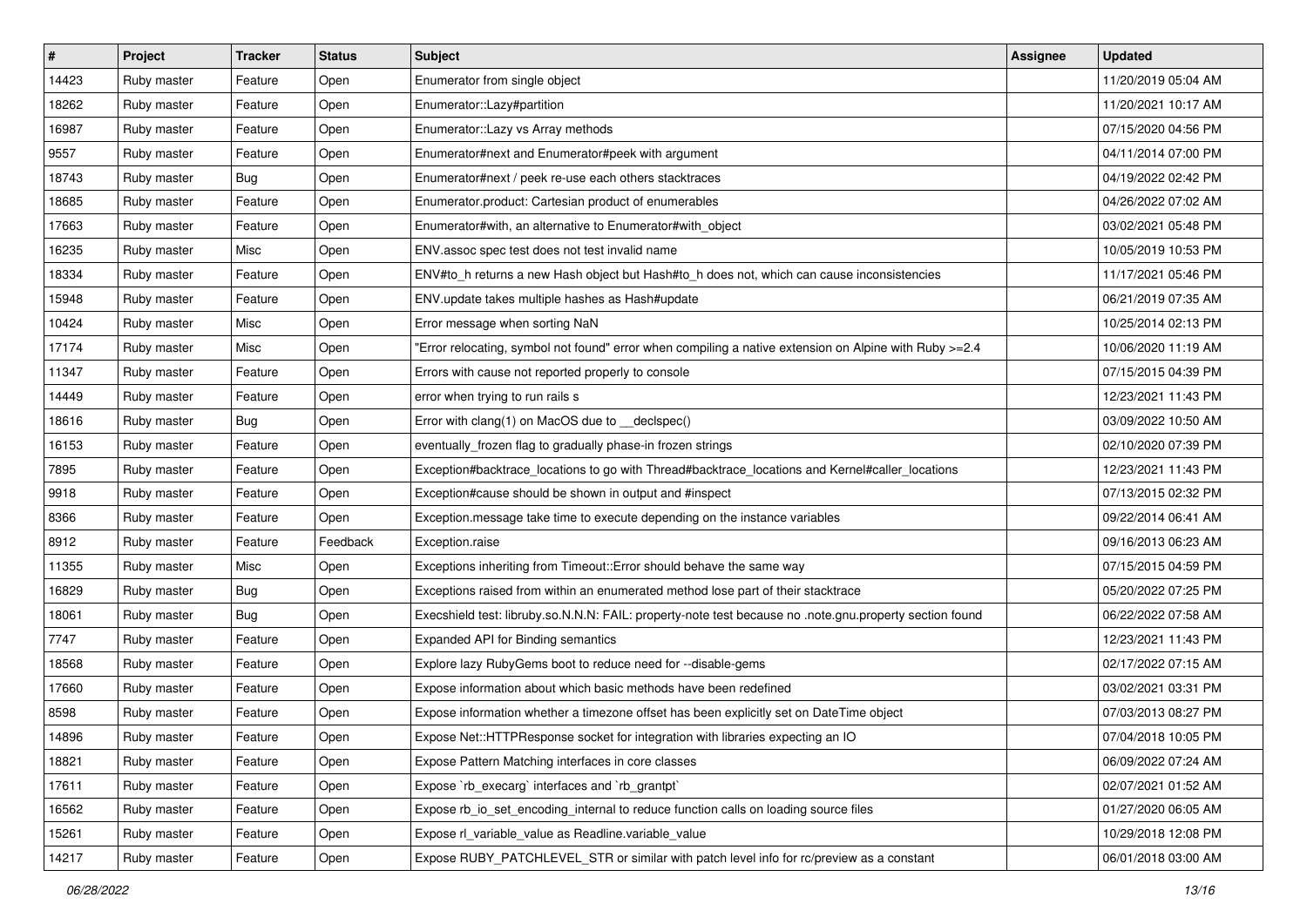| $\vert$ # | Project     | <b>Tracker</b> | <b>Status</b> | Subject                                                                                            | Assignee | <b>Updated</b>      |
|-----------|-------------|----------------|---------------|----------------------------------------------------------------------------------------------------|----------|---------------------|
| 17159     | Ruby master | <b>Bug</b>     | Open          | extend `define_method` for Ractor                                                                  |          | 10/29/2020 04:06 PM |
| 8564      | Ruby master | Feature        | Open          | Extend Module#attr methods                                                                         |          | 02/05/2015 07:39 PM |
| 15149     | Ruby master | Feature        | Open          | extend string format to nil safe                                                                   |          | 09/25/2018 03:22 AM |
| 11529     | Ruby master | Feature        | Feedback      | extensible % literal declarations                                                                  |          | 09/17/2015 05:57 PM |
| 16460     | Ruby master | Feature        | Open          | External names for keyword parameters in method definitions                                        |          | 01/02/2020 02:11 AM |
| 5103      | Ruby master | Feature        | Feedback      | [ext/openssl] Object equality for objects based on ASN.1 structures                                |          | 09/13/2015 03:32 AM |
| 5102      | Ruby master | Feature        | Feedback      | [ext/openssl] Purpose of OpenSSL::PKCS12.new / Allow changing the password                         |          | 09/13/2015 03:33 AM |
| 14900     | Ruby master | Feature        | Open          | Extra allocation in String#byteslice                                                               |          | 08/31/2020 09:41 PM |
| 15496     | Ruby master | Feature        | Open          | Extract between string as standard String api                                                      |          | 01/09/2019 08:25 AM |
| 13209     | Ruby master | Misc           | Open          | fact.rb in ruby/sample variations                                                                  |          | 02/14/2017 12:10 AM |
| 18605     | Ruby master | Bug            | Open          | Fails to run on (newer) 32bit Windows with ucrt                                                    |          | 04/01/2022 07:52 AM |
| 15380     | Ruby master | Feature        | Open          | faster method lookup for Array#all? #none? #one?                                                   |          | 12/05/2018 10:11 PM |
| 17001     | Ruby master | Feature        | Open          | [Feature] Dir.scan to yield dirent for efficient and composable recursive directory scaning        |          | 06/30/2020 07:57 PM |
| 9777      | Ruby master | Feature        | Feedback      | Feature Proposal: Proc#to_lambda                                                                   |          | 01/05/2018 09:00 PM |
| 13934     | Ruby master | Feature        | Open          | [Feature request] Being able to set a default encoding other than Unicode on a "per-project" basis |          | 09/25/2017 05:18 AM |
| 13166     | Ruby master | Feature        | Feedback      | Feature Request: Byte Arrays for Ruby 3                                                            |          | 03/31/2017 08:04 AM |
| 17808     | Ruby master | Feature        | Open          | Feature Request: JS like splat of Object properties as named method parameters                     |          | 04/17/2021 11:43 PM |
| 12263     | Ruby master | Feature        | Feedback      | Feature request: &&. operator (shorthand for foo && foo.method)                                    |          | 05/22/2016 06:03 AM |
| 14129     | Ruby master | Feature        | Open          | Feature Request: sockets - add support for recvmmsg                                                |          | 12/12/2017 08:35 AM |
| 16960     | Ruby master | Feature        | Open          | Feedback regarding => in 'As' Pattern Matching                                                     |          | 06/13/2020 12:32 AM |
| 17263     | Ruby master | Bug            | Open          | Fiber context switch degrades with number of fibers, limit on number of fibers                     |          | 01/31/2022 02:47 PM |
| 9804      | Ruby master | Feature        | Open          | File::CREATE as a synonym for File::CREAT                                                          |          | 12/23/2021 11:43 PM |
| 6507      | Ruby master | Feature        | Feedback      | <b>File Literal</b>                                                                                |          | 12/25/2017 06:15 PM |
| 13576     | Ruby master | Feature        | Open          | File#to_path shall be deleted                                                                      |          | 06/24/2019 08:20 PM |
| 18082     | Ruby master | Misc           | Open          | FileUtils.remove_entry_secure has inconsistent document                                            |          | 08/17/2021 04:26 PM |
| 18784     | Ruby master | Bug            | Open          | FileUtils.rm_f` and `FileUtils.rm_rf` should not mask exceptions                                   |          | 05/16/2022 09:04 AM |
| 7106      | Ruby master | Feature        | Open          | FileUtils.touch should allow touching the symlink itself rather than the file the link points to   |          | 12/25/2017 06:15 PM |
| 13151     | Ruby master | <b>Bug</b>     | Open          | File.writable? doesn't report correctly if a directory is writable on Windows.                     |          | 01/23/2017 05:46 PM |
| 4712      | Ruby master | Feature        | Feedback      | File.writable? inaccurate in windows                                                               |          | 12/25/2017 06:14 PM |
| 13869     | Ruby master | Feature        | Open          | Filter non directories from Dir.glob                                                               |          | 10/20/2017 01:58 AM |
| 12021     | Ruby master | Feature        | Open          | Final instance variables                                                                           |          | 12/23/2021 11:43 PM |
| 12334     | Ruby master | Feature        | Open          | Final/Readonly Support for Fields / Instance Variables                                             |          | 07/20/2016 01:49 AM |
| 6946      | Ruby master | Feature        | Open          | FIPS support?                                                                                      |          | 11/07/2018 04:00 PM |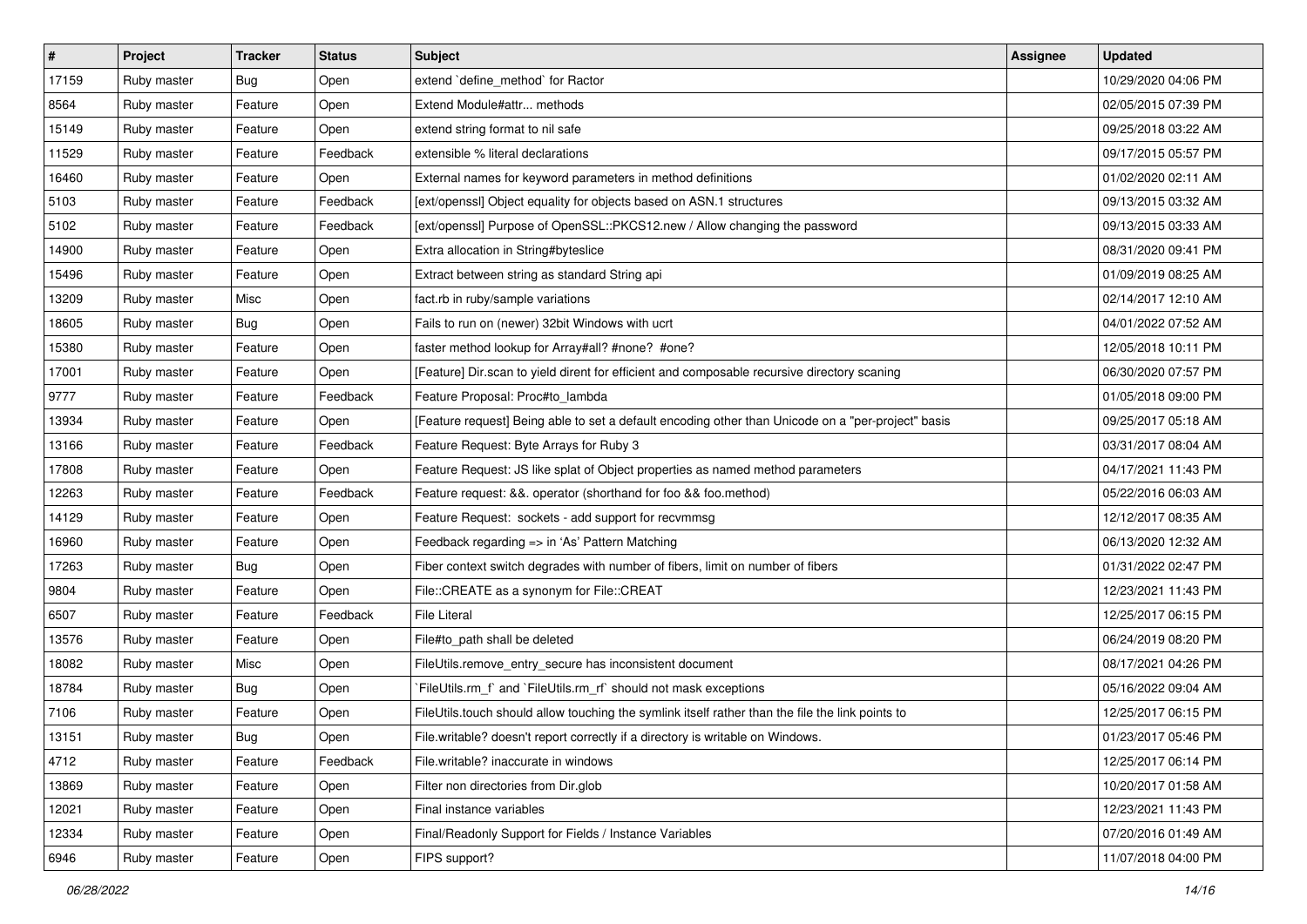| #     | Project     | <b>Tracker</b> | <b>Status</b> | <b>Subject</b>                                                                                                                     | <b>Assignee</b> | <b>Updated</b>      |
|-------|-------------|----------------|---------------|------------------------------------------------------------------------------------------------------------------------------------|-----------------|---------------------|
| 10683 | Ruby master | Feature        | Open          | fix inconsistent behavior of Kernel. Hash()                                                                                        |                 | 01/02/2015 06:00 AM |
| 12116 | Ruby master | Feature        | Open          | Fixnum#divmod`, `Bignum#divmod` with multiple arguments                                                                            |                 | 03/21/2016 02:00 PM |
| 13374 | Ruby master | Feature        | Open          | Fix one of performance regressions in method calling                                                                               |                 | 06/24/2019 08:32 PM |
| 18152 | Ruby master | <b>Bug</b>     | Open          | Fix theoretical bug with signals + qsort                                                                                           |                 | 09/08/2021 03:38 PM |
| 15136 | Ruby master | Misc           | Open          | Fix - Wparentheses warnings                                                                                                        |                 | 09/20/2018 09:41 AM |
| 15435 | Ruby master | Feature        | Open          | Float D Infinity 000000000000                                                                                                      |                 | 12/20/2018 02:27 PM |
| 9522  | Ruby master | Feature        | Open          | Float("NaN"), Float("Infinity")                                                                                                    |                 | 02/16/2014 05:36 AM |
| 18477 | Ruby master | Feature        | Open          | Float#sqrt and Integer#sqrt                                                                                                        |                 | 01/11/2022 07:34 PM |
| 16021 | Ruby master | Feature        | Feedback      | floor/ceil/round/truncate should accept a :step argument                                                                           |                 | 09/19/2019 03:20 PM |
| 16478 | Ruby master | Feature        | Open          | Fold symbol tables for tracking basic operation method redefinition changes into a single ID table                                 |                 | 01/04/2020 01:42 AM |
| 16276 | Ruby master | Feature        | Open          | For consideration: "private doend" / "protected doend"                                                                             |                 | 11/19/2019 04:27 AM |
| 15423 | Ruby master | <b>Bug</b>     | Open          | fork leapfrog leaks memory on FreeBSD 11.2                                                                                         |                 | 12/16/2018 02:28 PM |
| 10000 | Ruby master | Feature        | Open          | format width and precision with symbol hash                                                                                        |                 | 07/01/2014 01:25 AM |
| 17353 | Ruby master | Feature        | Open          | Functional chaining operator                                                                                                       |                 | 11/30/2020 03:29 AM |
| 5145  | Ruby master | Feature        | Feedback      | Function extension of Array#transpose                                                                                              |                 | 12/25/2017 06:15 PM |
| 18796 | Ruby master | <b>Bug</b>     | Open          | GC compaction gets stuck on Mac OS when a debugger is attached                                                                     |                 | 06/08/2022 08:25 AM |
| 14275 | Ruby master | Feature        | Open          | GC not aggressive enough                                                                                                           |                 | 06/17/2021 06:54 PM |
| 13847 | Ruby master | Feature        | Assigned      | Gem activated problem for default gems                                                                                             |                 | 12/10/2020 08:53 AM |
| 16897 | Ruby master | Feature        | Open          | General purpose memoizer in Ruby 3 with Ruby 2 performance                                                                         |                 | 06/26/2020 03:51 PM |
| 8862  | Ruby master | Feature        | Open          | getoptlong to accept user-provided commandline                                                                                     |                 | 09/04/2013 09:53 PM |
| 10312 | Ruby master | Misc           | Open          | Give people more control over how the ruby parser sees code and lexical code elements (valid/invalid -<br>toggle options) + macros |                 | 01/20/2016 05:14 PM |
| 12113 | Ruby master | Feature        | Open          | Global method inside Delegator causes NameError                                                                                    |                 | 03/01/2016 01:58 AM |
| 9921  | Ruby master | <b>Bug</b>     | Feedback      | gmtime_r, win32.h, and <string></string>                                                                                           |                 | 06/10/2022 05:39 AM |
| 10131 | Ruby master | Feature        | Feedback      | Greatest multiple of r not greater than x                                                                                          |                 | 08/14/2014 07:23 AM |
| 16615 | Ruby master | Feature        | Open          | Group style access scope for macros                                                                                                |                 | 03/09/2020 02:39 PM |
| 6315  | Ruby master | Feature        | Feedback      | handler to trace output of each line of code executed                                                                              |                 | 12/25/2017 06:15 PM |
| 8772  | Ruby master | Feature        | Open          | Hash alias #  merge, and the case for Hash and Array polymorphism                                                                  |                 | 12/25/2017 06:15 PM |
| 13211 | Ruby master | Feature        | Open          | Hash#delete taking a splat                                                                                                         |                 | 04/29/2017 08:41 PM |
| 12282 | Ruby master | Feature        | Open          | Hash#dig! for repeated applications of Hash#fetch                                                                                  |                 | 12/28/2018 05:31 AM |
| 15431 | Ruby master | Misc           | Open          | Hashes and arrays should not require commas to seperate values when using new lines                                                |                 | 12/18/2018 11:05 AM |
| 17342 | Ruby master | Feature        | Feedback      | Hash#fetch set                                                                                                                     |                 | 12/17/2020 05:28 AM |
| 12165 | Ruby master | Feature        | Open          | Hash#first, Hash#last                                                                                                              |                 | 03/12/2016 10:55 AM |